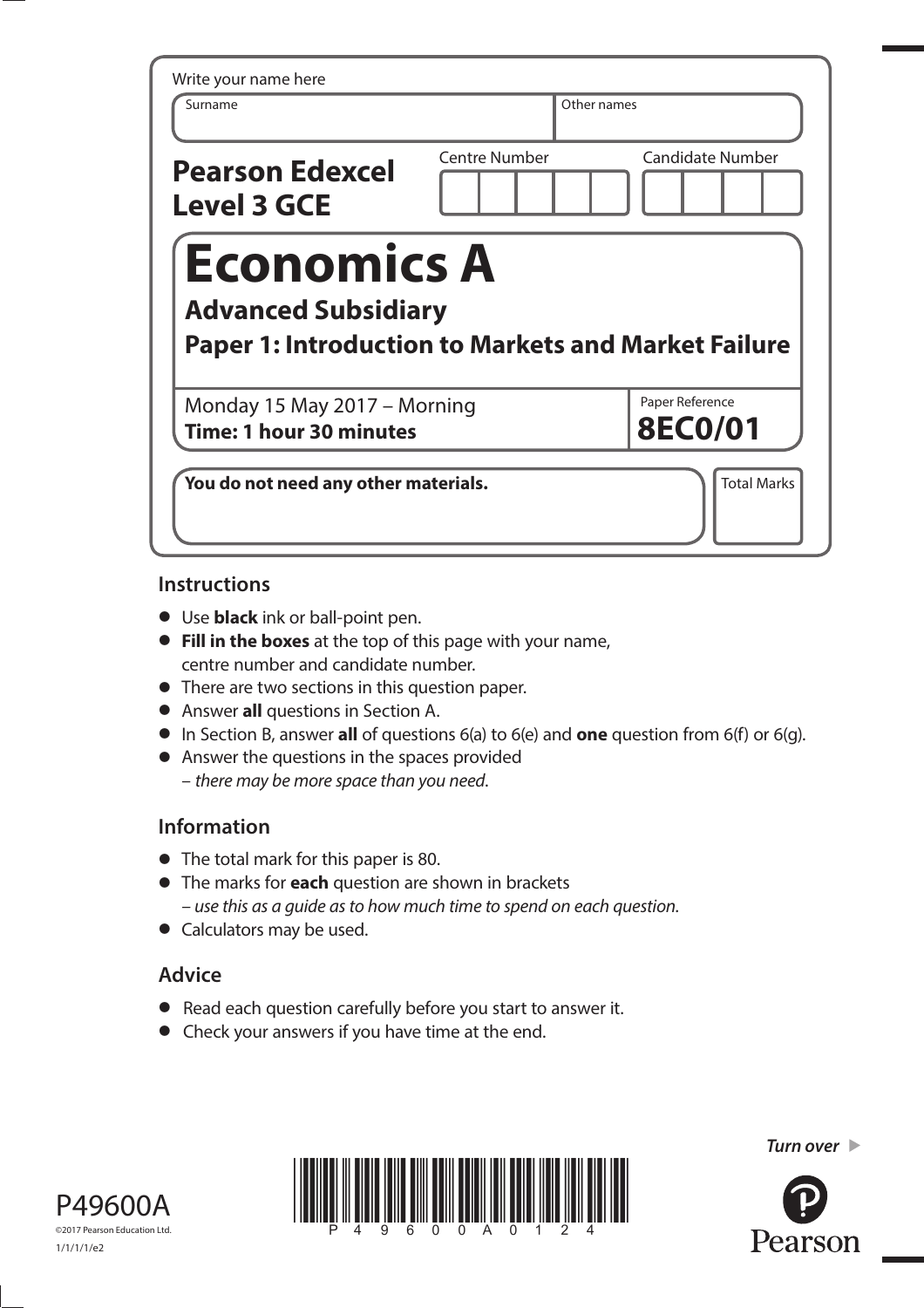## **SECTION A**

### Answer ALL questions. Write your answers in the spaces provided.

Some questions must be answered with a cross in a box  $\boxtimes$ . If you change your mind about an answer, put a line through the box  $\boxtimes$  and then mark your new answer with a cross  $\boxtimes$ .

### You are advised to spend 25 minutes on this section.

Use the data to support your answers where relevant. You may annotate and include diagrams in your answers.

The production possibility frontier for an economy is shown in the table below.  $\mathbf{1}$ 

| Capital goods output<br>(million units) | <b>Consumer goods output</b><br>(million units) | <b>Opportunity cost</b> |
|-----------------------------------------|-------------------------------------------------|-------------------------|
| $\mathbf 0$                             | 42                                              |                         |
| 10                                      | 40                                              |                         |
| 20                                      | 36                                              |                         |
| 30                                      | 30                                              |                         |
| 40                                      | 22                                              |                         |
| 50                                      | 12                                              |                         |
| 60                                      | $\overline{0}$                                  |                         |

(a) Explain, using marginal analysis from the table above, the concept of opportunity cost. (You may use the last column in answering the question.)

**DONOTWRITER NEWSPARE DO NOTOWRITE IN STREET** 

**DOMOTAWRITENT HARRY STREET** 

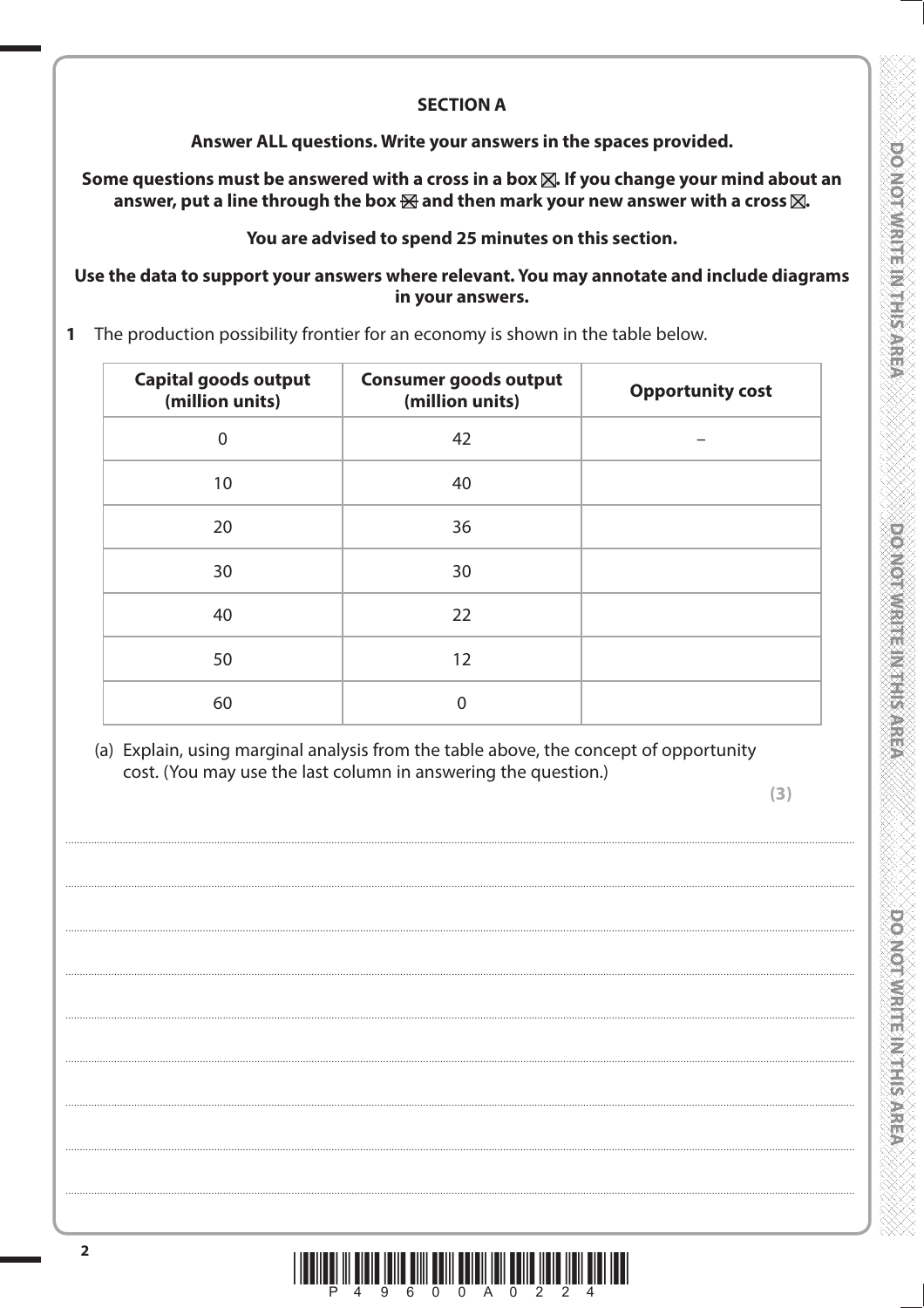|             |   | (b) Which one of the following is the most likely effect of an economy producing<br>more capital goods? |     |
|-------------|---|---------------------------------------------------------------------------------------------------------|-----|
|             |   |                                                                                                         | (1) |
|             |   | A Reduced specialisation of labour                                                                      |     |
|             |   | <b>B</b> A shift in the production possibility frontier                                                 |     |
| $\times$    | C | A reduction in marginal utility                                                                         |     |
| $\boxtimes$ | D | A shift in demand for consumer goods                                                                    |     |
|             |   | (Total for Question 1 = 4 marks)                                                                        |     |
|             |   |                                                                                                         |     |
|             |   |                                                                                                         |     |
|             |   |                                                                                                         |     |
|             |   |                                                                                                         |     |
|             |   |                                                                                                         |     |



 $\overline{\mathbf{3}}$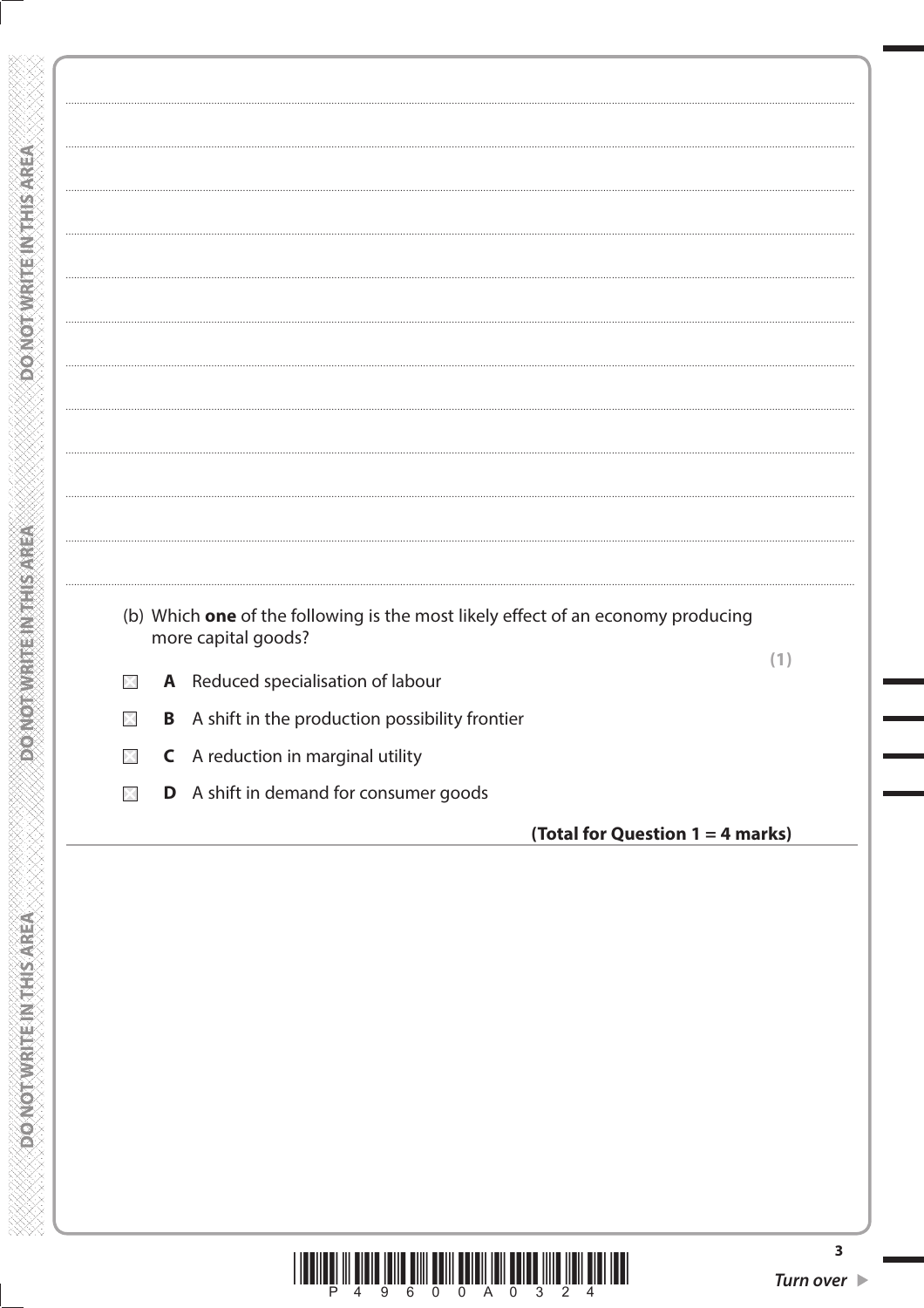|                                | Year                             | <b>Wheat production</b><br>('000 tonnes)                             | Index numbers of wheat<br>production<br>(2010 is base year)                                                                                                               |     |
|--------------------------------|----------------------------------|----------------------------------------------------------------------|---------------------------------------------------------------------------------------------------------------------------------------------------------------------------|-----|
|                                | 2010                             | 14878                                                                | 100                                                                                                                                                                       |     |
|                                | 2011                             | 15 257                                                               |                                                                                                                                                                           |     |
|                                | 2012                             | 13 261                                                               |                                                                                                                                                                           |     |
|                                | 2013                             | 11921                                                                | 80.1                                                                                                                                                                      |     |
|                                | 2014                             | 16 60 6                                                              | 111.6                                                                                                                                                                     |     |
|                                | 2015                             | 16 1 29                                                              | 108.4                                                                                                                                                                     |     |
|                                |                                  |                                                                      | (Source: adapted from https://www.gov.uk/government/uploads/<br>system/uploadsattachment_data/file/466383/farming-<br>statistics-2015-wheat-and-barley-production-uk.pdf) |     |
|                                | (a) Define the term 'base year'. |                                                                      |                                                                                                                                                                           | (1) |
|                                |                                  |                                                                      |                                                                                                                                                                           |     |
|                                |                                  |                                                                      | (b) Calculate the index numbers for 2011 and 2012, using 2010 as the base year.                                                                                           | (2) |
|                                |                                  | (c) The percentage change in wheat production from 2014 to 2015 was: |                                                                                                                                                                           | (1) |
|                                | A 0.03<br>$B -2.87$              |                                                                      |                                                                                                                                                                           |     |
| $\times$                       | $C -2.95$                        |                                                                      |                                                                                                                                                                           |     |
| $>\left\vert \cdot\right\vert$ | $D -477$                         |                                                                      |                                                                                                                                                                           |     |

K<br>K

DO NOT WRITE IN THIS AREA

**PONOTMERING HEART AREA** 

XXXXXXX

DO NOT WRITE IN THIS AREA

e<br>Santa di Santa di Santa di Santa di Santa di Santa di Santa di Santa di Santa di Santa di Santa di Santa di S

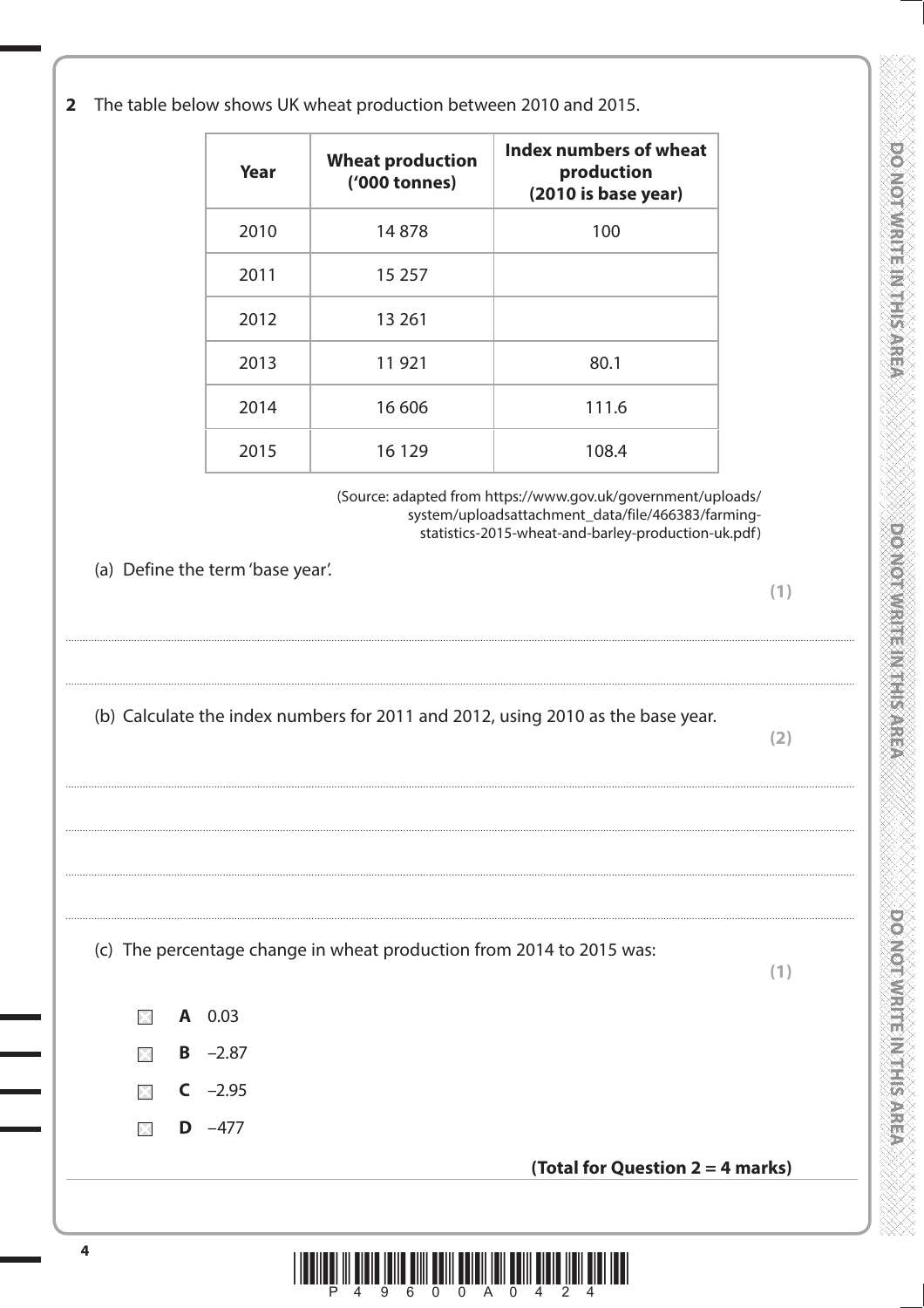**3** In 2015 the UK government cut subsidies for the installation of solar energy panels. (a) Define the term 'subsidies'. **(1)** .................................................................................................................................................................................................................................................................................... .................................................................................................................................................................................................................................................................................... (b) The most likely effect of cutting subsidies for the installation of solar panels is to: **(1)**  $\times$ **A** increase producer surplus  $\boxtimes$ **B** decrease the provision of public goods  $\boxtimes$ **C** decrease consumer surplus **D** increase government expenditure  $\times$  (c) Annotate the diagram below to show the effect of removing the solar panel installation subsidy on the equilibrium price and quantity. **(2) Solar panel installation market diagram** Price of solar panels supply  $P_e$ demand Quantity of  $\Omega$  $Q_{\rho}$ solar panels **(Total for Question 3 = 4 marks)5**

**DO WOT WRITEIN THIS AREA** 

**DONOT WRIGHT METALS AREA** 

**DO NOTARRITE IN THIS AREA** 

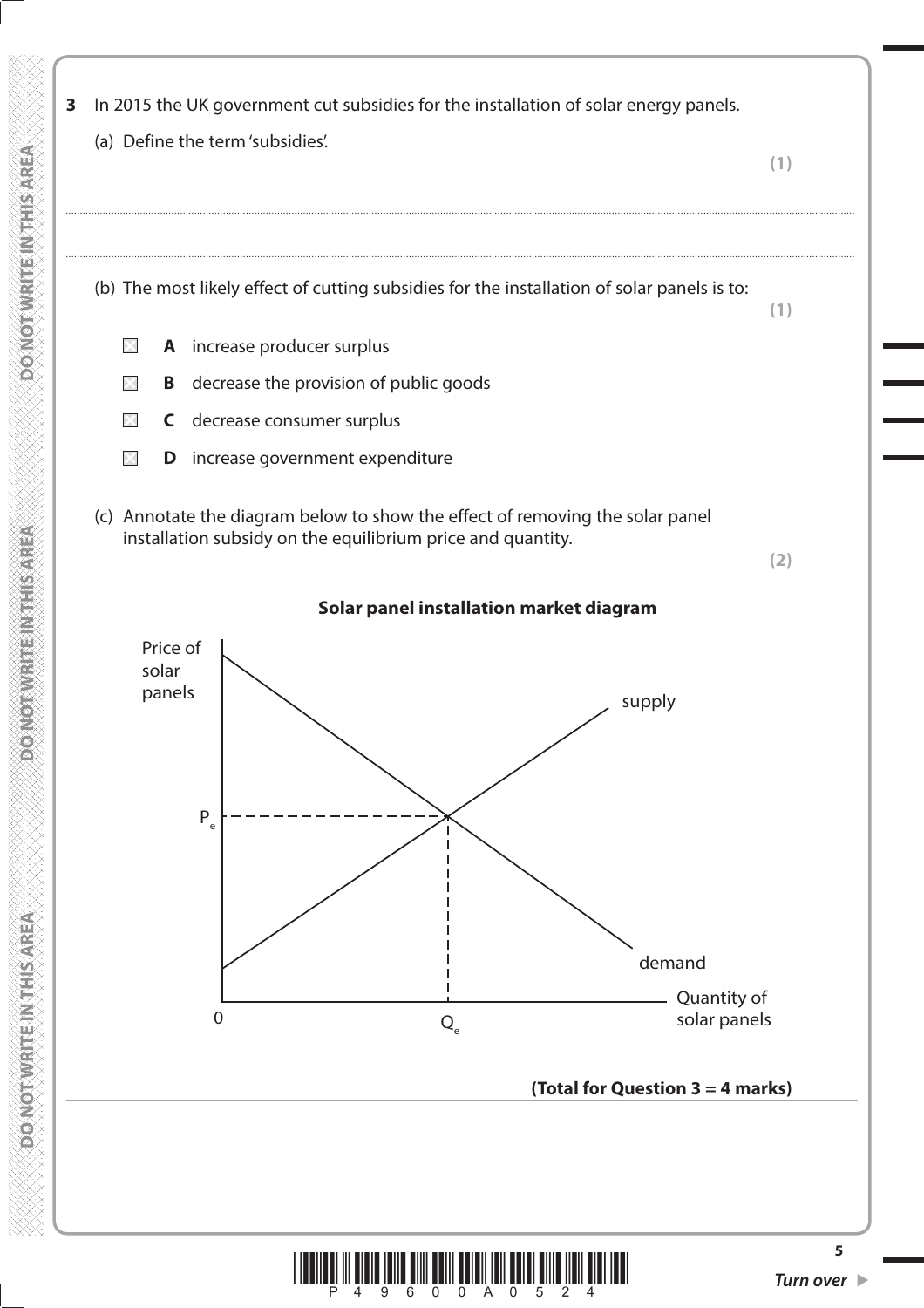| The excess supply of carbon steel has recently caused its global price to fall below   |  |
|----------------------------------------------------------------------------------------|--|
| \$530 per tonne.                                                                       |  |
| (Source: adapted from http://www.meps.co.uk/allproducts%20steel%20price.htm)           |  |
| (a) Explain how the price mechanism responds to excess supply in a free market.<br>(3) |  |
|                                                                                        |  |
|                                                                                        |  |
|                                                                                        |  |
|                                                                                        |  |
|                                                                                        |  |
|                                                                                        |  |
|                                                                                        |  |
|                                                                                        |  |
|                                                                                        |  |
|                                                                                        |  |
|                                                                                        |  |
|                                                                                        |  |
|                                                                                        |  |
|                                                                                        |  |
|                                                                                        |  |
|                                                                                        |  |
|                                                                                        |  |
|                                                                                        |  |
|                                                                                        |  |
|                                                                                        |  |
|                                                                                        |  |
|                                                                                        |  |
|                                                                                        |  |
|                                                                                        |  |
|                                                                                        |  |
|                                                                                        |  |
|                                                                                        |  |
|                                                                                        |  |
|                                                                                        |  |
|                                                                                        |  |
|                                                                                        |  |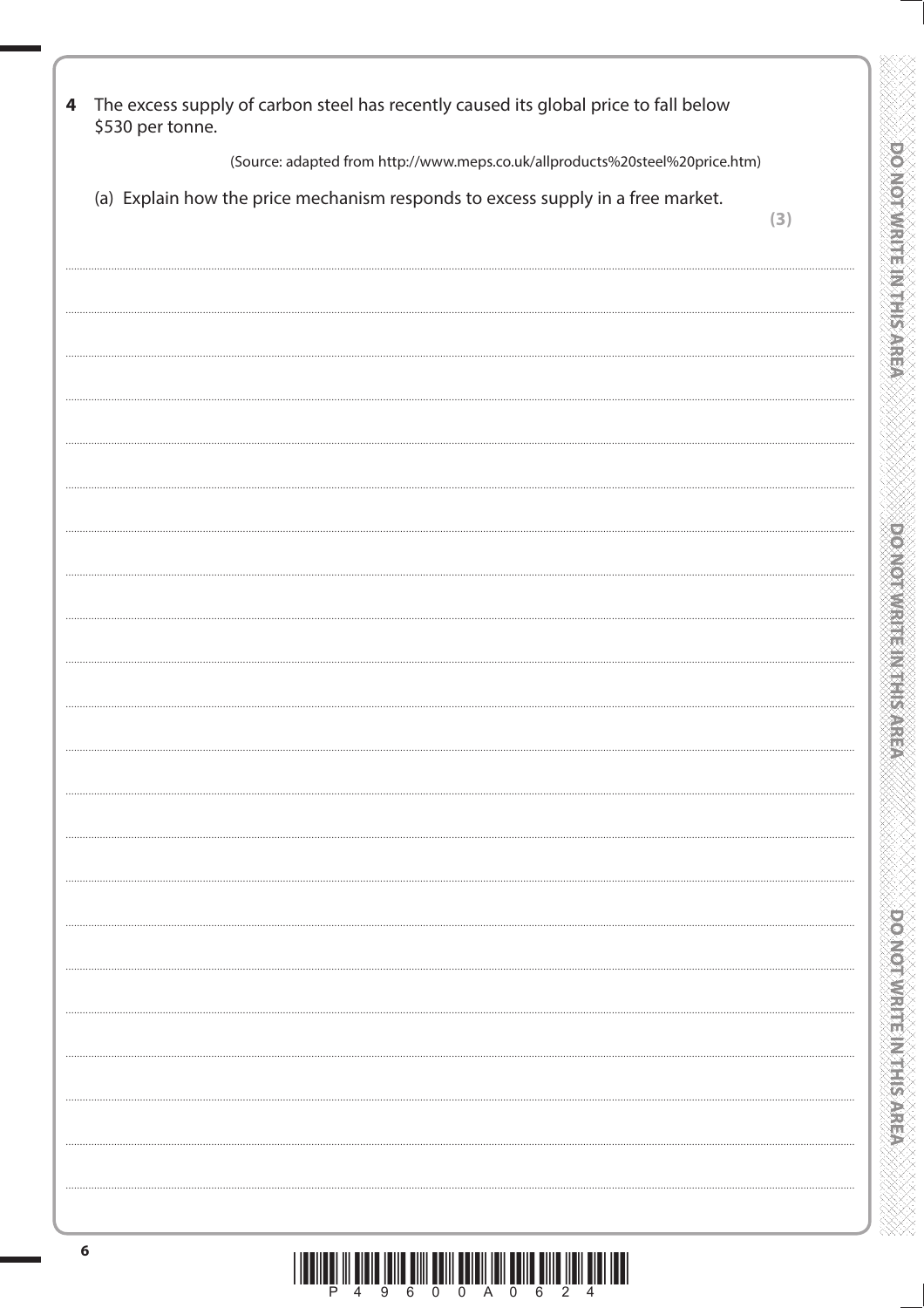Steel production leads to high levels of carbon emissions.

- (b) Which **one** of the following is likely to result in an increase in carbon emissions?
	-

**(1)**

- **A** Introducing a tradable pollution permits scheme  $\boxtimes$
- $\boxtimes$ **B** Shutting down steel factories

**DO NOT WRITEIN THIS AREA** 

**DO NOT WRITE IN THIS AREA** 

**DO NOT WRITEIN THIS AREA** 

- **C** Subsidising the steel industry to install cleaner technology  $\boxtimes$
- $\boxtimes$ **D** Reducing indirect taxes on steel products

# **(Total for Question 4 = 4 marks)**

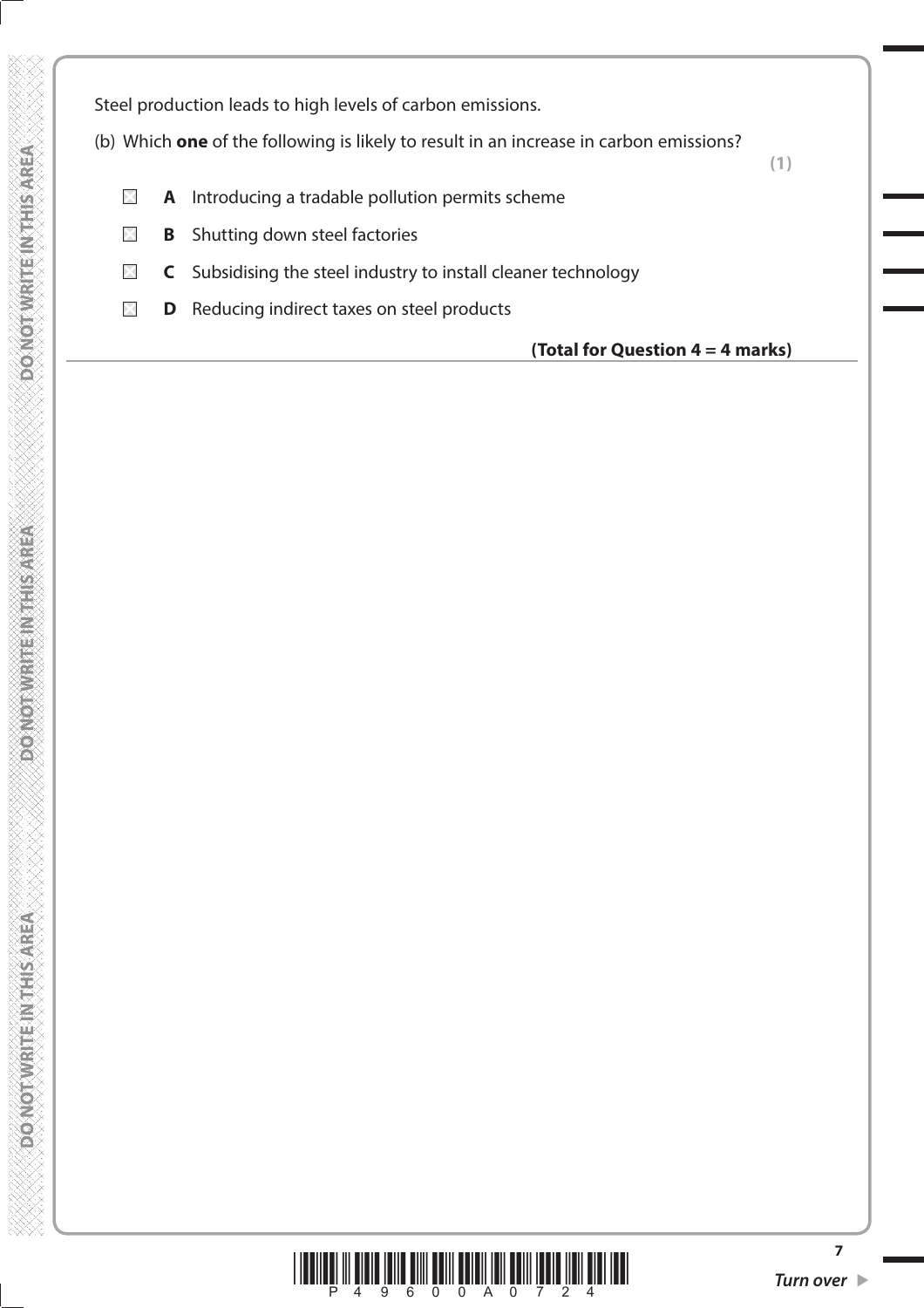| fees (fee cap) for undergraduate courses in England from £9 000 to £6 000. It<br>stated "This unfunded proposal to reduce the fee cap would damage the quality of<br>experience our universities could deliver to students and remove opportunities for<br>those seeking to benefit from a university education". |     |  |  |
|-------------------------------------------------------------------------------------------------------------------------------------------------------------------------------------------------------------------------------------------------------------------------------------------------------------------|-----|--|--|
| (Source: adapted from tuition fees 2015 Times letter Universities UK<br>http://www.universitiesuk.ac.uk/highereducation/<br>Pages/UUKboardFeesLetter.aspx#.VjoQRbfhDIU)                                                                                                                                           |     |  |  |
| (a) Explain why reducing the tuition fee cap may result in excess demand for<br>university places.                                                                                                                                                                                                                |     |  |  |
|                                                                                                                                                                                                                                                                                                                   | (3) |  |  |
|                                                                                                                                                                                                                                                                                                                   |     |  |  |
|                                                                                                                                                                                                                                                                                                                   |     |  |  |
|                                                                                                                                                                                                                                                                                                                   |     |  |  |
|                                                                                                                                                                                                                                                                                                                   |     |  |  |
|                                                                                                                                                                                                                                                                                                                   |     |  |  |
|                                                                                                                                                                                                                                                                                                                   |     |  |  |
|                                                                                                                                                                                                                                                                                                                   |     |  |  |
|                                                                                                                                                                                                                                                                                                                   |     |  |  |
|                                                                                                                                                                                                                                                                                                                   |     |  |  |
|                                                                                                                                                                                                                                                                                                                   |     |  |  |
|                                                                                                                                                                                                                                                                                                                   |     |  |  |
|                                                                                                                                                                                                                                                                                                                   |     |  |  |
|                                                                                                                                                                                                                                                                                                                   |     |  |  |
|                                                                                                                                                                                                                                                                                                                   |     |  |  |
|                                                                                                                                                                                                                                                                                                                   |     |  |  |
|                                                                                                                                                                                                                                                                                                                   |     |  |  |
|                                                                                                                                                                                                                                                                                                                   |     |  |  |
|                                                                                                                                                                                                                                                                                                                   |     |  |  |
|                                                                                                                                                                                                                                                                                                                   |     |  |  |
|                                                                                                                                                                                                                                                                                                                   |     |  |  |



I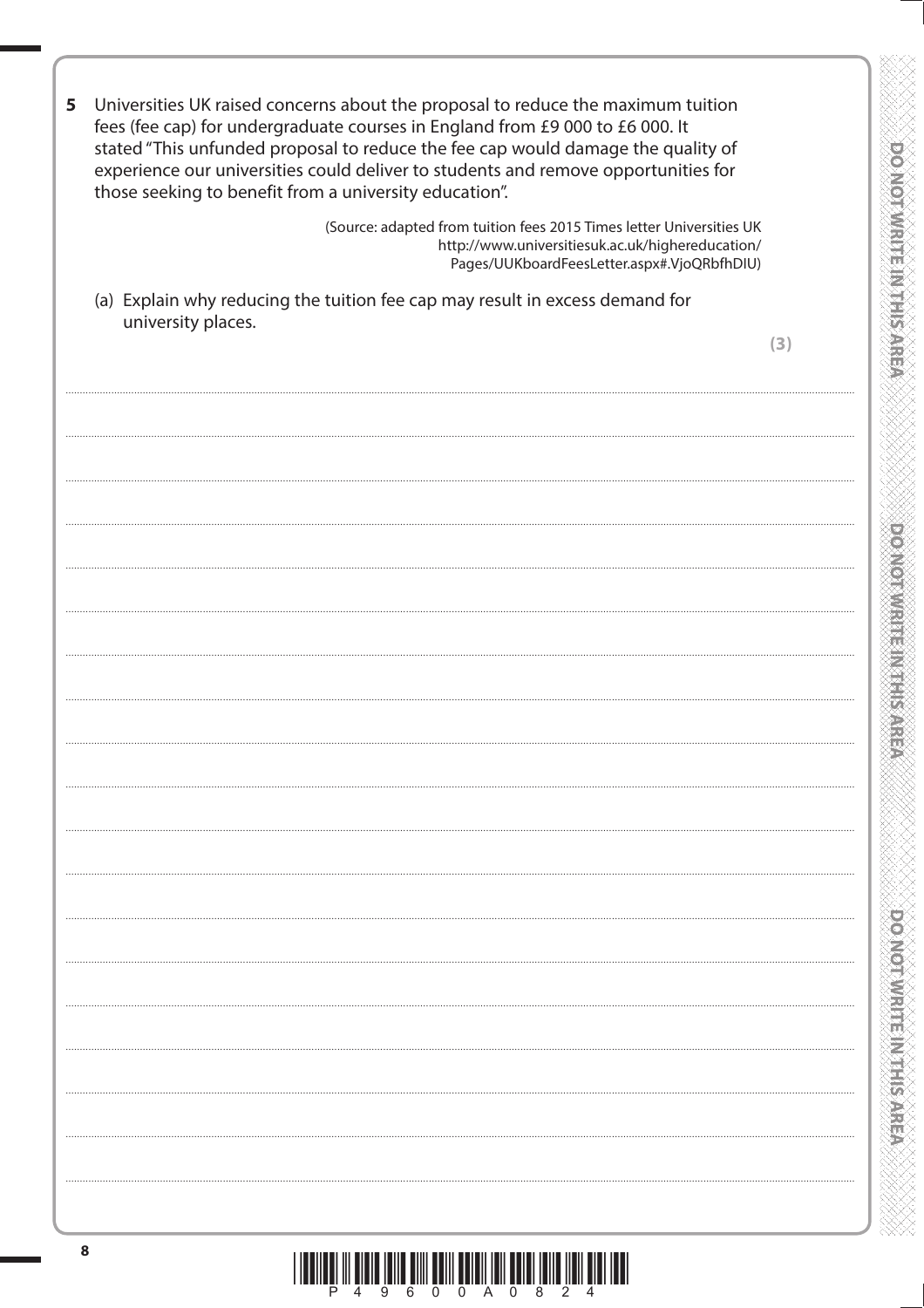

**DONOT WRITEINTHIS AREA** 

**DO NOT WRITEIN THIS AREA** 

### **TOTAL FOR SECTION A = 20 MARKS**

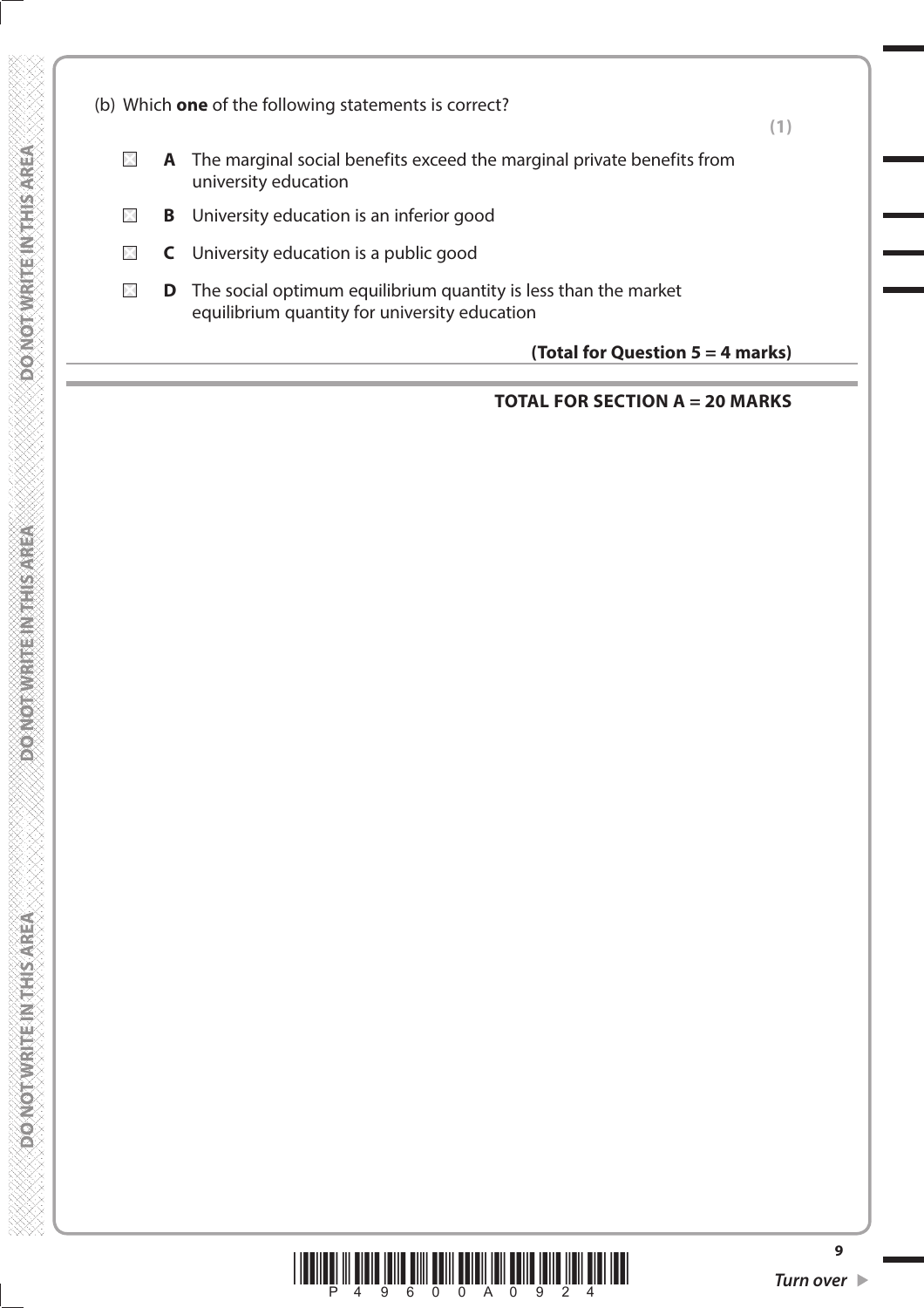## **SECTION B**

**Read Figure 1 and the following extracts (A and B) before answering Question 6.**

**Answer ALL Question 6 (a) to 6 (e), and EITHER Question 6 (f) OR Question 6 (g).** 

**You are advised to spend 1 hour and 5 minutes on this section.**

**DOVIOTALIST HAVE THE SALE** 

**DONOTHER MEETINGS** 

**DO NOTIVIES INTERESTED** 

### **Question 6**

### **The market for cigarettes**

**Figure 1: Price elasticity of demand - a comparison between tobacco and e-cigarettes**

| Price of packet of 20<br>tobacco cigarettes          | Price of<br>e-cigarette kit                            |
|------------------------------------------------------|--------------------------------------------------------|
| £7.70-£9.50                                          | £9.99-£19.99                                           |
| Average price per<br>tobacco cigarette               | Single cigarette equivalent<br>price of an e-cigarette |
| 48p                                                  | 7p                                                     |
| Price elasticity of demand<br>for tobacco cigarettes | Price elasticity of demand<br>for e-cigarettes         |
| -0.35                                                | -1.9                                                   |
|                                                      |                                                        |

(Source: adapted from https://www.blucigs.co.uk/united-kingdom/kits/all-kits)

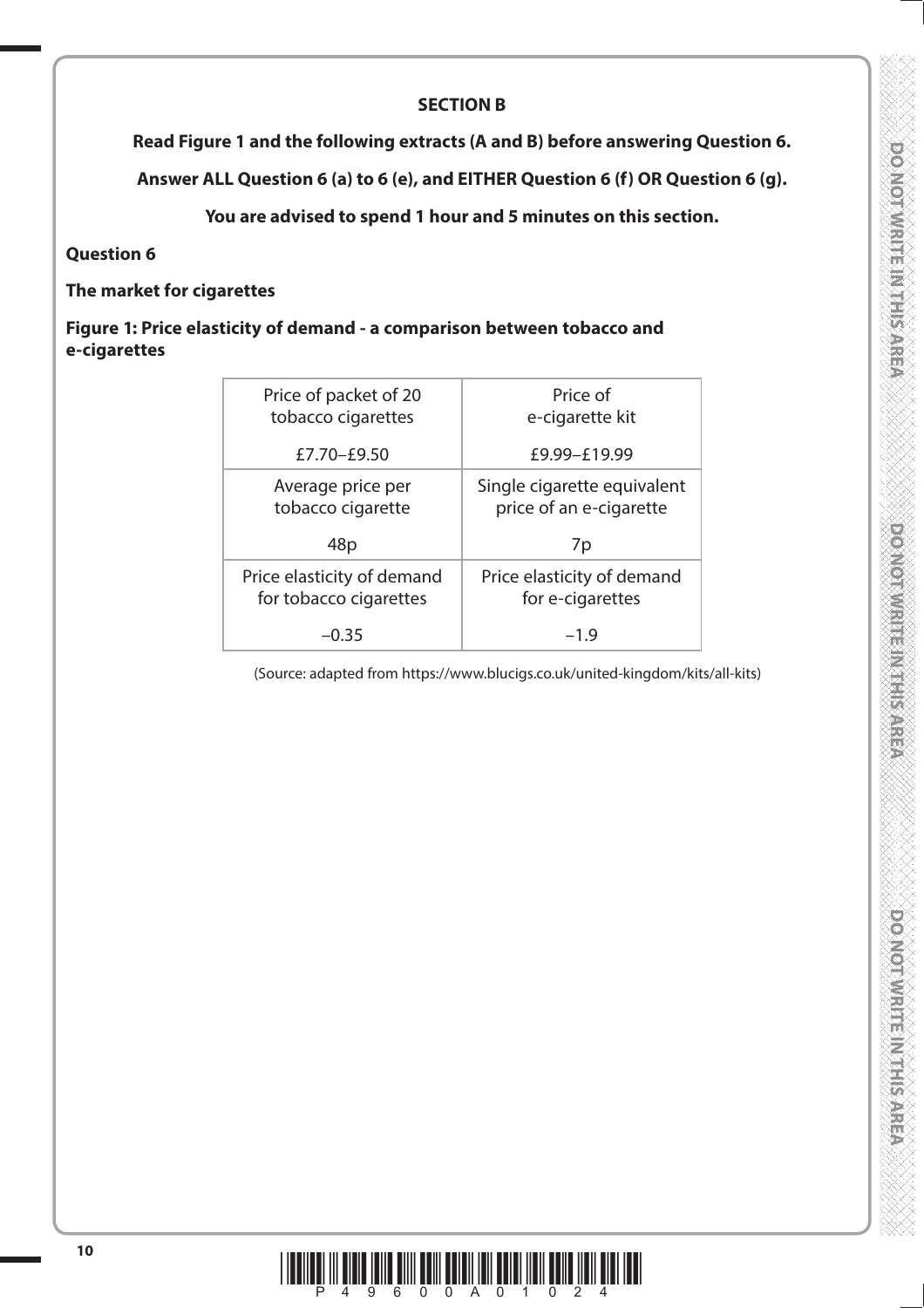# **Extract A**

## **Government intervention on tobacco**

There was a time when smoking was fashionable. Television and magazine advertisements glorified smoking. Everyone from your dad to your doctor smoked in all places – cars, restaurants and even hospitals.

Tobacco is still the single biggest cause of cancer in the world and the leading cause of preventable deaths. Nearly 80% of the 1 billion smokers worldwide live in low- and middle-income countries.

Bans on tobacco advertising, promotion and sponsorship can reduce tobacco consumption. Comprehensive smoking bans covering indoor workplaces, public places and public transport have been introduced in 48 countries.

Tobacco taxes are the most cost-effective way to reduce tobacco use, especially among the young and people in low-income groups. A tax increase that raises tobacco prices by 10% decreases tobacco consumption by 4% in high-income countries and 5% in low- and middle-income countries.

However, some 8 million people are expected to die each year by 2030 – because they have smoked tobacco or have been exposed to passive smoking. The use of alternative products such as electronic cigarettes (e-cigarettes) are gaining in popularity but information about their effects is uncertain. Little research has yet been done about the long-term health effects of e-cigarettes and the nicotine dispensed by e-cigarettes is highly addictive. The illegal tobacco market still counts for 1 in every 10 cigarettes consumed globally. In addition, tobacco companies still spend tens of billions of dollars each year on advertising and promoting tobacco products and sponsoring events. They continuously challenge the regulatory measures governments are taking.

> (Source: adapted from http://www.who.int/topics/tobacco/en/ and http://www.who.int/ mediacentre/commentaries/reducing-tobacco-use/en/)



5

10

15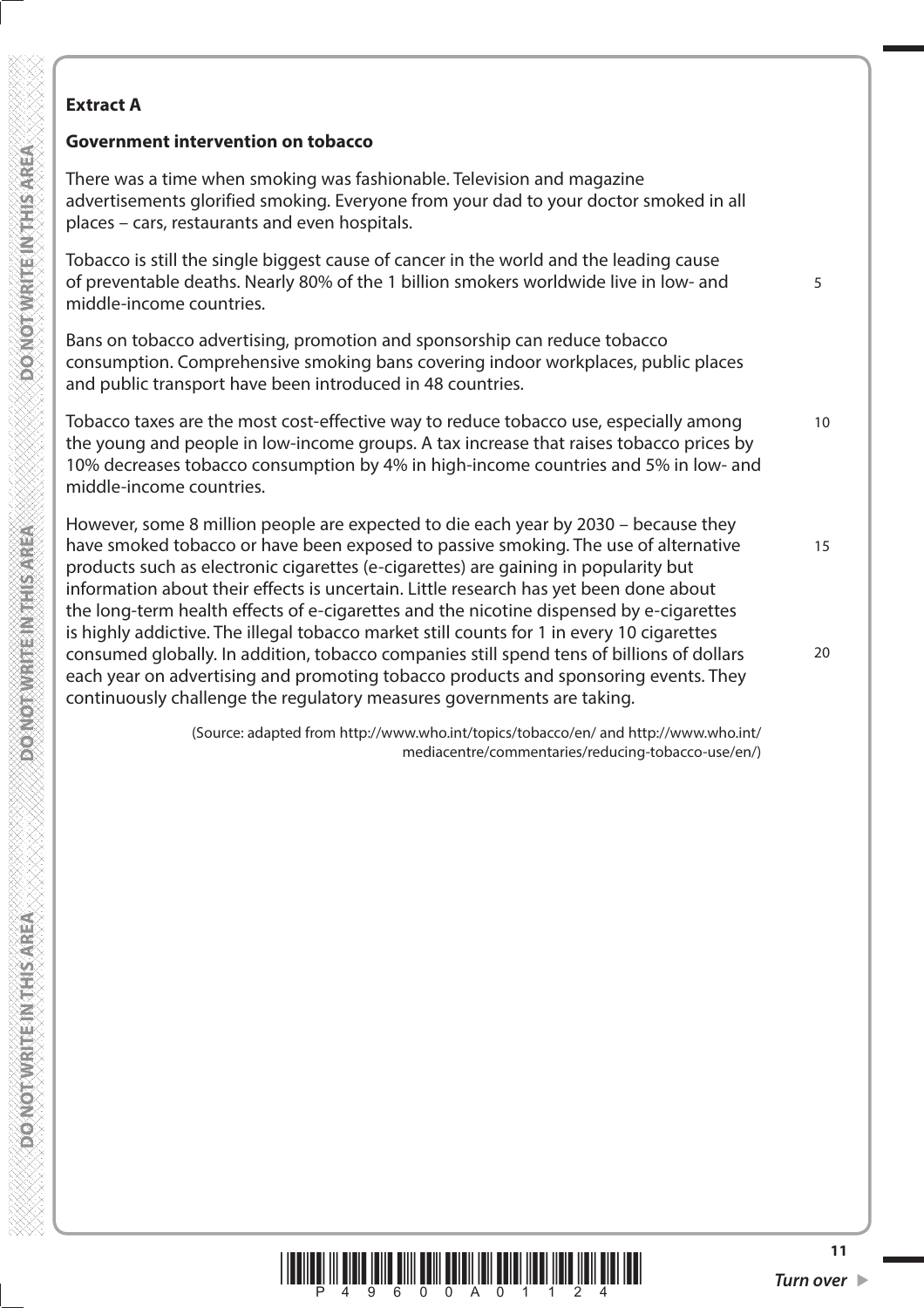# **DONOINMENT RANGER DOOMORAL RESERVED IS A FEMALE DONOI WRITEING HIS AREA**

5

10

15

20

### **Extract B**

### **Free market approach**

Are free markets incompatible with good health? If the solution to every problem involves banning advertising, raising prices and restricting availability, you might easily conclude that the free market is the disease and government regulation is the cure. From this perspective, the providers of food, alcohol and tobacco are determined to push the most unhealthy products on the public at the lowest prices.

Contrary to this viewpoint, the profit motive is not unhealthy. Businesses have an obvious incentive to keep their customers alive and customers have a strong incentive to seek out healthier options. Any company that can make a scientifically sound health claim gains a competitive advantage over its rivals. Health sells. In contrast, government regulation can lead to negative health outcomes. Markets can correct themselves long before government failures are even acknowledged. Over a million Britons, almost all of whom are smokers or ex-smokers, use e-cigarettes, as a less hazardous product than cigarettes and yet e-cigarettes face increased regulations and in many countries they are banned.

It is neither consistent nor ethical to prevent smokers from switching to much safer alternatives. Efforts to regulate e-cigarettes are a far greater threat to public health than the products themselves.

We argue that the interests of consumers are nearly always better advanced by the provision of accurate information and free choice than by prohibitions and regulations. The government policy of small but steady tax rises on tobacco and ever-larger warning labels is becoming less effective and leads to unintended consequences.

> (Source: adapted from http://www.iea.org.uk/blog/free-market-solutions-in-healthshould-be-allowed-to-flourish, Christopher Snowdon, 11th July 2013)

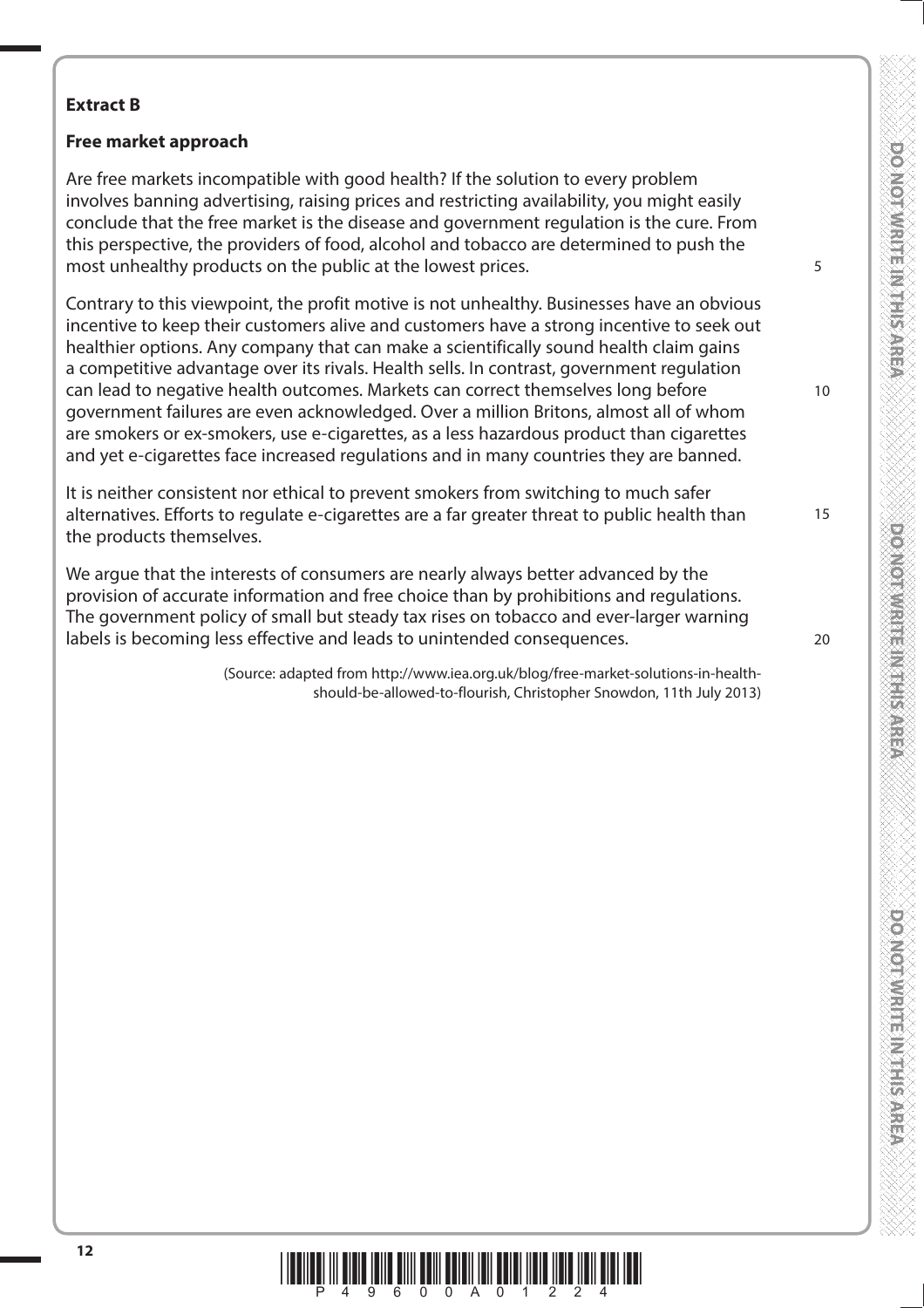| 6         |               | (a) Explain why 'bans on tobacco advertising' (Extract A, line 7) may result in a<br>decrease in the revenue of tobacco firms. Include a supply and demand diagram<br>in your answer.                                  |             |
|-----------|---------------|------------------------------------------------------------------------------------------------------------------------------------------------------------------------------------------------------------------------|-------------|
|           |               | (b) With reference to the information provided and your own knowledge, assess the<br>view that tobacco consumers switching to e-cigarettes is an example of rational<br>behaviour.                                     | (5)<br>(10) |
|           |               | Tobacco cigarettes and e-cigarettes are considered to be substitutes.                                                                                                                                                  |             |
|           |               | (c) Explain how changes in the price of tobacco cigarettes may affect the demand for<br>e-cigarettes over time.                                                                                                        |             |
|           |               |                                                                                                                                                                                                                        | (6)         |
|           |               | (d) With reference to Extract A, lines 11-13, calculate the price elasticity of demand<br>for tobacco cigarettes in high-income countries and in low-middle-income<br>countries. You are advised to show your working. |             |
|           |               |                                                                                                                                                                                                                        | (4)         |
|           |               | (e) With reference to Figure 1, assess the likely reasons for the difference in price<br>elasticity of demand for tobacco cigarettes and e-cigarettes.                                                                 | (15)        |
|           | <b>EITHER</b> |                                                                                                                                                                                                                        |             |
|           |               | (f) Evaluate the possible advantages of a free market approach to cigarette<br>consumption.                                                                                                                            |             |
|           |               |                                                                                                                                                                                                                        | (20)        |
| <b>OR</b> |               |                                                                                                                                                                                                                        |             |
|           |               | (g) Evaluate the impact of government intervention in the cigarette market.                                                                                                                                            |             |

**DONOTWRITE INTHIS AREA** 

DO NOT WRITE IN THIS AREA

DO NOT WRITE IN THIS AREA

**(20)**

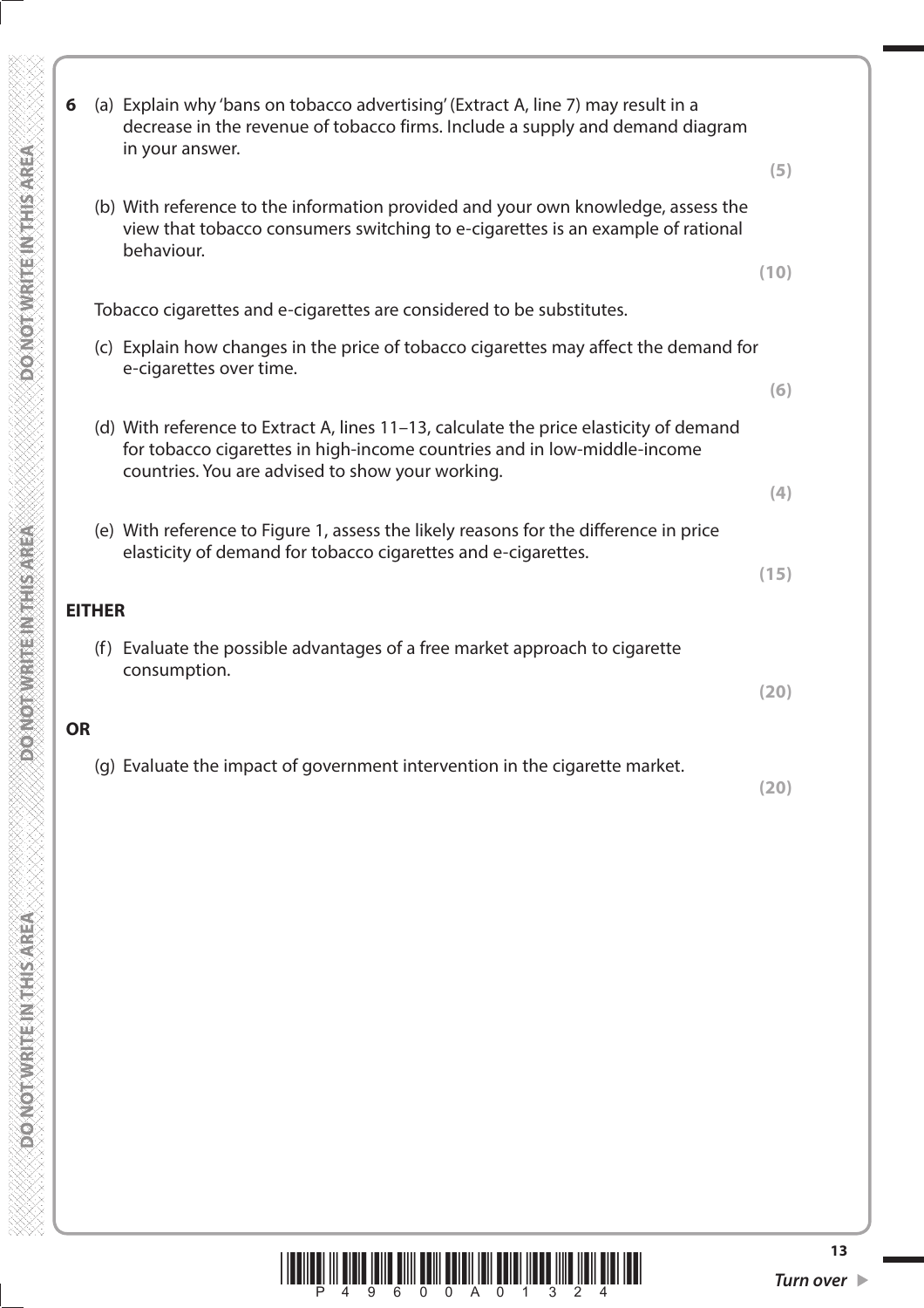| (a) Explain why 'bans on tobacco advertising' (Extract A, line 7) may result in a<br>6<br>decrease in the revenue of tobacco firms. Include a supply and demand diagram<br>in your answer. | $\overline{0}$                    |
|--------------------------------------------------------------------------------------------------------------------------------------------------------------------------------------------|-----------------------------------|
|                                                                                                                                                                                            | (5)                               |
|                                                                                                                                                                                            | NOTWRITEINTHIS                    |
|                                                                                                                                                                                            |                                   |
|                                                                                                                                                                                            |                                   |
|                                                                                                                                                                                            | 法空战                               |
|                                                                                                                                                                                            |                                   |
|                                                                                                                                                                                            |                                   |
|                                                                                                                                                                                            |                                   |
|                                                                                                                                                                                            |                                   |
|                                                                                                                                                                                            |                                   |
|                                                                                                                                                                                            |                                   |
|                                                                                                                                                                                            | <b>Allen Barbara</b>              |
|                                                                                                                                                                                            |                                   |
|                                                                                                                                                                                            |                                   |
|                                                                                                                                                                                            |                                   |
|                                                                                                                                                                                            |                                   |
|                                                                                                                                                                                            |                                   |
|                                                                                                                                                                                            |                                   |
|                                                                                                                                                                                            |                                   |
|                                                                                                                                                                                            | <b>DO NOTIVIRITE IN THIS AREA</b> |
|                                                                                                                                                                                            |                                   |
|                                                                                                                                                                                            |                                   |
|                                                                                                                                                                                            |                                   |
|                                                                                                                                                                                            |                                   |
|                                                                                                                                                                                            | .                                 |
|                                                                                                                                                                                            |                                   |
| 14                                                                                                                                                                                         |                                   |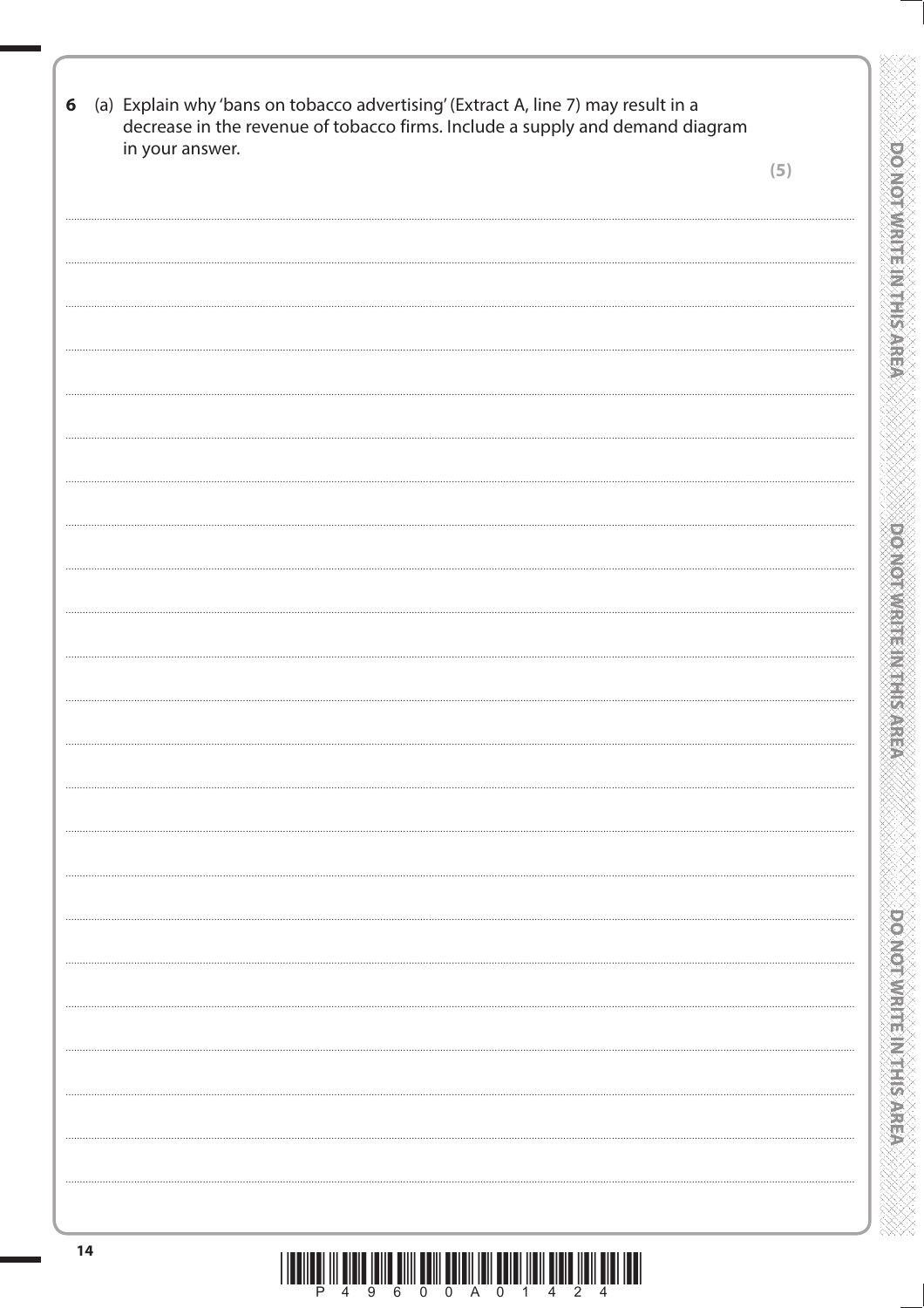| behaviour. |  | (10) |  |
|------------|--|------|--|
|            |  |      |  |
|            |  |      |  |
|            |  |      |  |
|            |  |      |  |
|            |  |      |  |
|            |  |      |  |
|            |  |      |  |
|            |  |      |  |
|            |  |      |  |
|            |  |      |  |
|            |  |      |  |
|            |  |      |  |
|            |  |      |  |
|            |  |      |  |
|            |  |      |  |
|            |  |      |  |
|            |  |      |  |
|            |  |      |  |
|            |  |      |  |
|            |  |      |  |
|            |  |      |  |
|            |  |      |  |
|            |  |      |  |
|            |  |      |  |
|            |  |      |  |
|            |  |      |  |
|            |  |      |  |

**DONOT WRITE INTHIS AREA** 

**DONOTNIRIIE:INTHISAREA** 

**RESERVED AND THE STATE AND STATE AREA** 

**ANNAN MANAN MANAN MANAN MANAN MAN**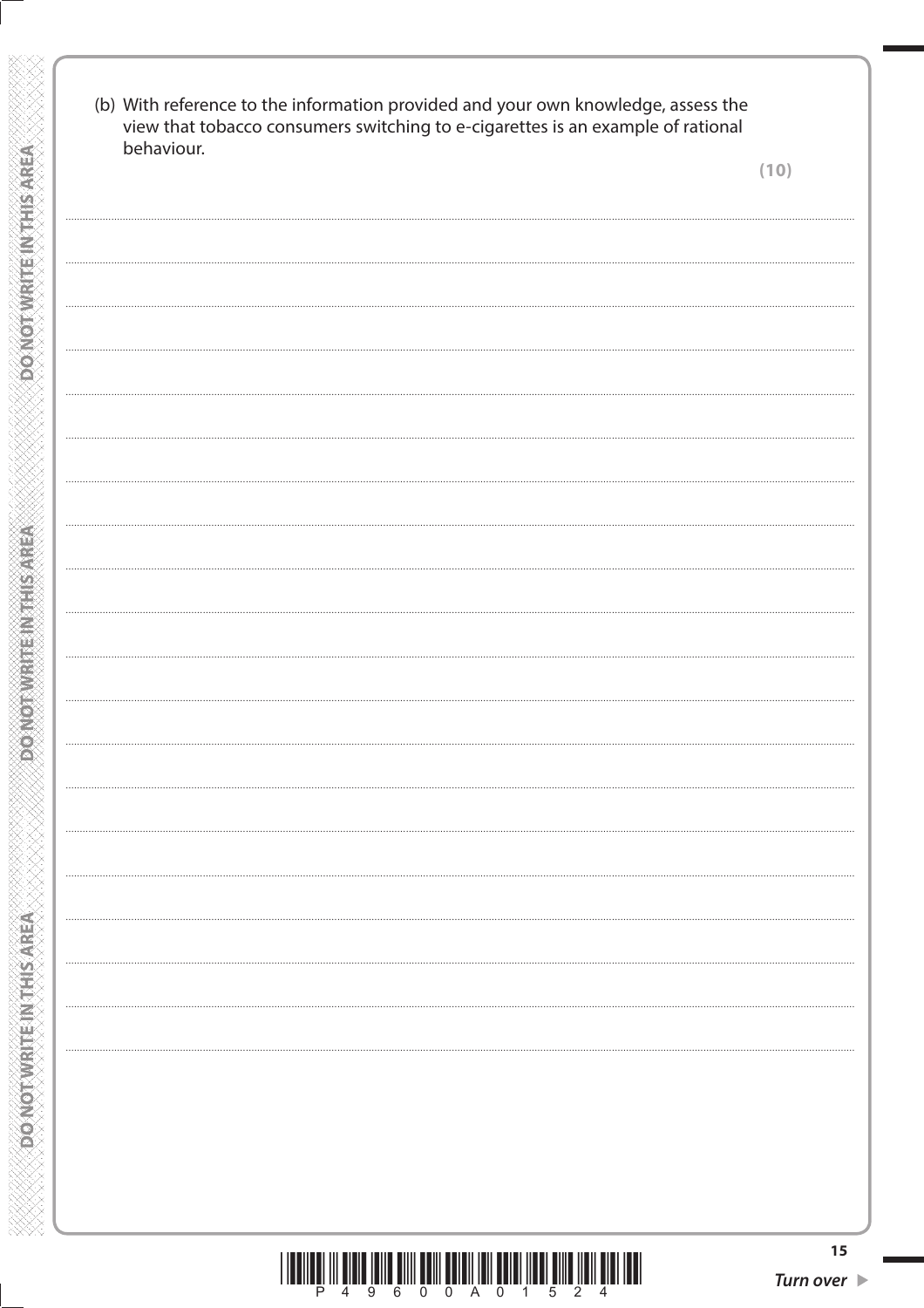(c) Explain how changes in the price of tobacco cigarettes may affect the demand for e-cigarettes over time.

| e-cigarettes over time. | (6) |
|-------------------------|-----|
|                         |     |
|                         |     |
|                         |     |
|                         |     |
|                         |     |
|                         |     |
|                         |     |
|                         |     |
|                         |     |
|                         |     |
|                         |     |
|                         |     |
|                         |     |
|                         |     |
|                         |     |
|                         |     |
|                         |     |
|                         |     |
|                         |     |
|                         |     |
|                         |     |
|                         |     |
|                         |     |
|                         |     |
|                         |     |
|                         |     |
|                         |     |
|                         |     |
|                         |     |
|                         |     |
|                         |     |
|                         |     |
|                         |     |
|                         |     |
|                         |     |
|                         |     |
|                         |     |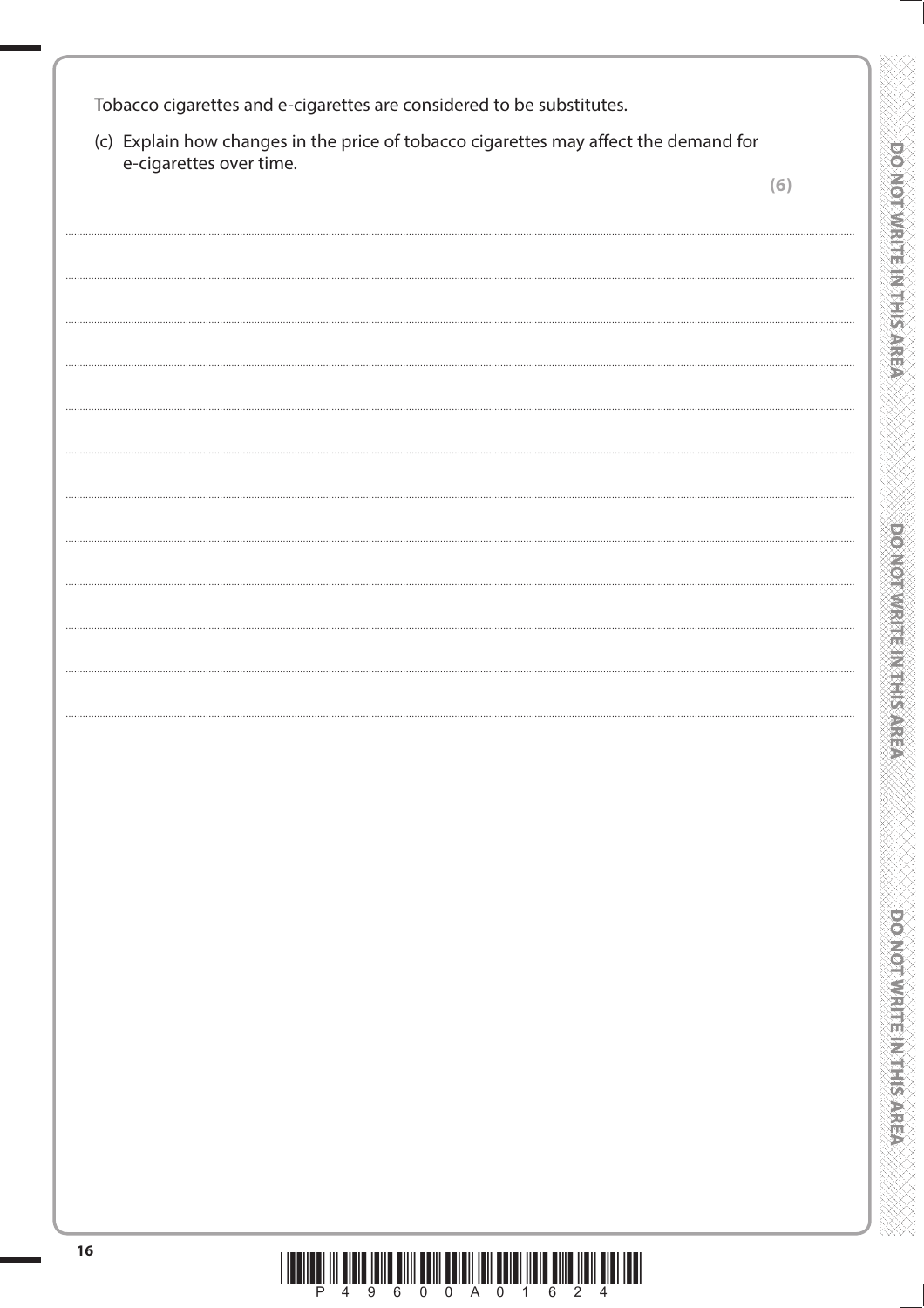|                             | countries. You are advised to show your working. | (4) |
|-----------------------------|--------------------------------------------------|-----|
| High-income countries       |                                                  |     |
|                             |                                                  |     |
|                             |                                                  |     |
|                             |                                                  |     |
|                             |                                                  |     |
|                             |                                                  |     |
|                             |                                                  |     |
|                             |                                                  |     |
|                             |                                                  |     |
| Low-middle-income countries |                                                  |     |
|                             |                                                  |     |
|                             |                                                  |     |
|                             |                                                  |     |
|                             |                                                  |     |
|                             |                                                  |     |
|                             |                                                  |     |
|                             |                                                  |     |
|                             |                                                  |     |
|                             |                                                  |     |
|                             |                                                  |     |
|                             |                                                  |     |
|                             |                                                  |     |
|                             |                                                  |     |

**DONOTWRITE IN THIS AREA** 

**DONOTNIRIEEINTHISAREA** 

**DO NOT WRITE IN THIS AREA** 

**WWW.WWWWWWWWWWWWWWWWWW** 

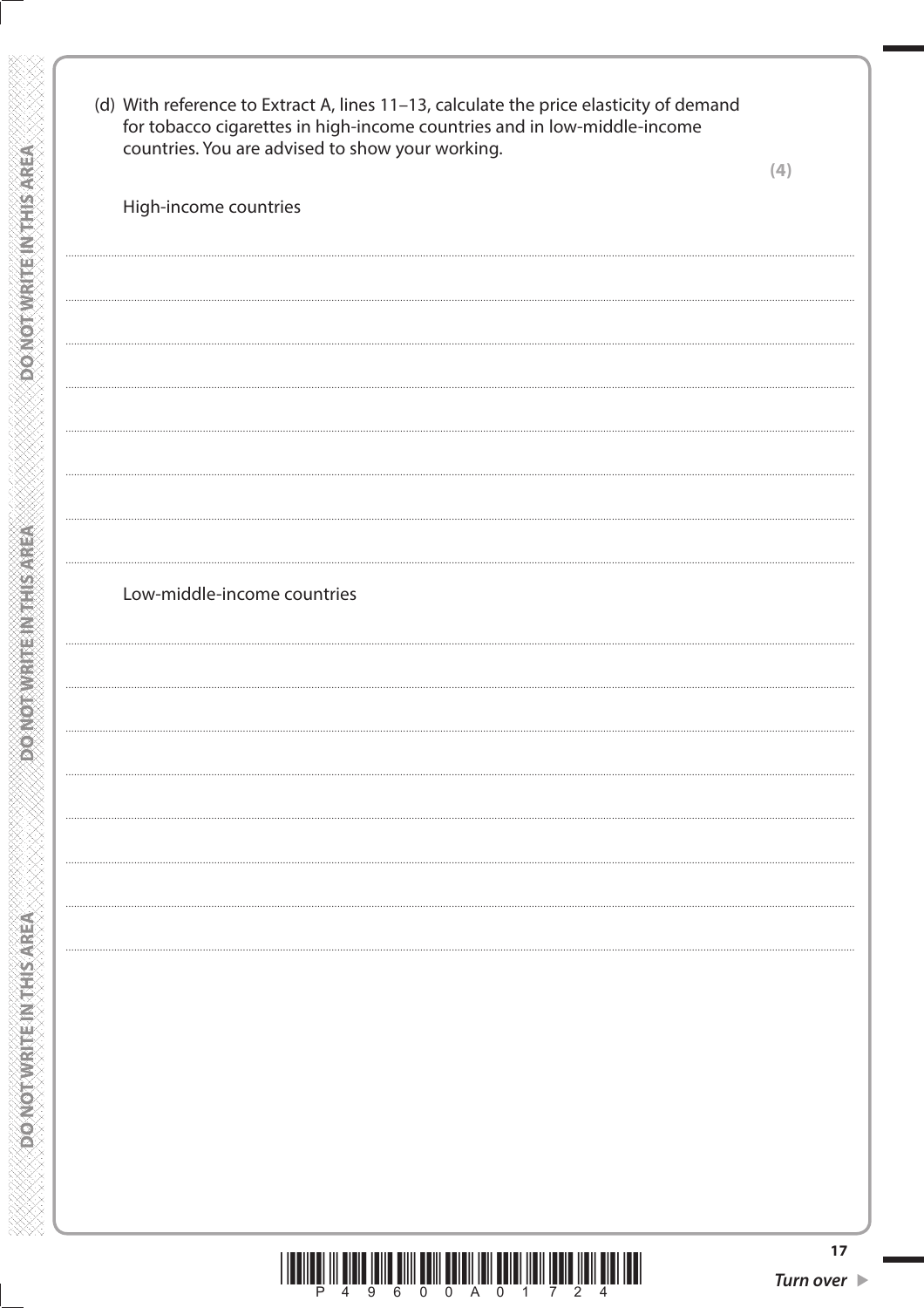| (e) With reference to Figure 1, assess the likely reasons for the difference in price<br>elasticity of demand for tobacco cigarettes and e-cigarettes. |      |
|--------------------------------------------------------------------------------------------------------------------------------------------------------|------|
|                                                                                                                                                        | (15) |
|                                                                                                                                                        |      |
|                                                                                                                                                        |      |
|                                                                                                                                                        |      |
|                                                                                                                                                        |      |
|                                                                                                                                                        |      |
|                                                                                                                                                        |      |
|                                                                                                                                                        |      |
|                                                                                                                                                        |      |
|                                                                                                                                                        |      |
|                                                                                                                                                        |      |
|                                                                                                                                                        |      |
|                                                                                                                                                        |      |
|                                                                                                                                                        |      |
|                                                                                                                                                        |      |
|                                                                                                                                                        |      |
|                                                                                                                                                        |      |
|                                                                                                                                                        |      |
|                                                                                                                                                        |      |
|                                                                                                                                                        |      |
|                                                                                                                                                        |      |
|                                                                                                                                                        |      |
|                                                                                                                                                        |      |
|                                                                                                                                                        |      |
|                                                                                                                                                        |      |
|                                                                                                                                                        |      |
|                                                                                                                                                        |      |
|                                                                                                                                                        |      |
|                                                                                                                                                        |      |
|                                                                                                                                                        |      |
|                                                                                                                                                        |      |
|                                                                                                                                                        |      |
|                                                                                                                                                        | .    |
|                                                                                                                                                        |      |
|                                                                                                                                                        |      |
|                                                                                                                                                        |      |
|                                                                                                                                                        |      |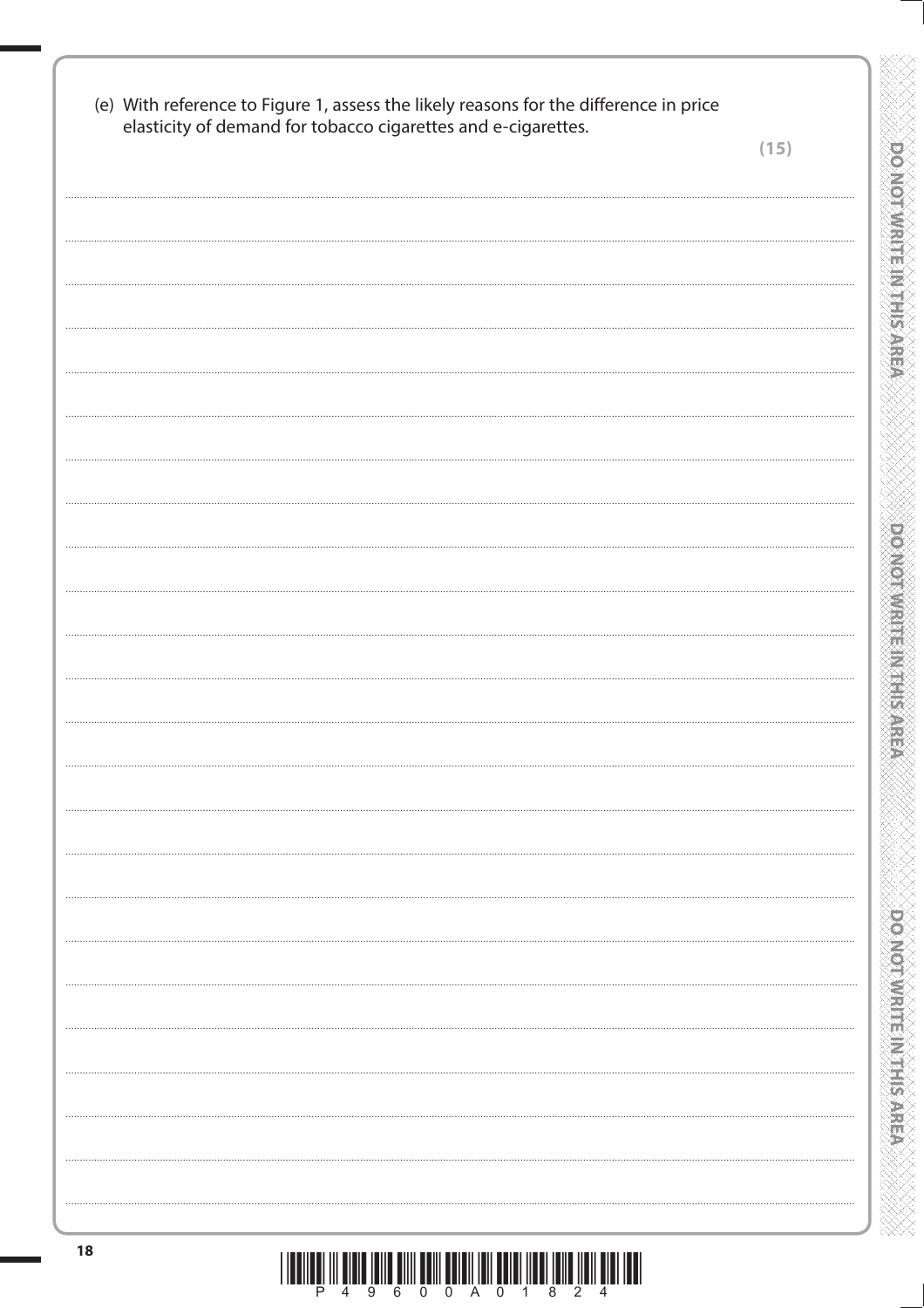| <b>DO ANOTAWRITE INSTRUSTED</b> | $\begin{minipage}{0.99\textwidth} \begin{tabular}{l} \textbf{0.99\textwidth} \begin{tabular}{l} \textbf{0.99\textwidth} \begin{tabular}{l} \textbf{0.99\textwidth} \begin{tabular}{l} \textbf{0.99\textwidth} \begin{tabular}{l} \textbf{0.99\textwidth} \begin{tabular}{l} \textbf{0.99\textwidth} \begin{tabular}{l} \textbf{0.99\textwidth} \begin{tabular}{l} \textbf{0.99\textwidth} \begin{tabular}{l} \textbf{0.99\textwidth} \begin{tabular}{l} \textbf{0.99\textwidth} \begin{tabular$ |
|---------------------------------|-------------------------------------------------------------------------------------------------------------------------------------------------------------------------------------------------------------------------------------------------------------------------------------------------------------------------------------------------------------------------------------------------------------------------------------------------------------------------------------------------|
|                                 |                                                                                                                                                                                                                                                                                                                                                                                                                                                                                                 |
|                                 |                                                                                                                                                                                                                                                                                                                                                                                                                                                                                                 |
|                                 |                                                                                                                                                                                                                                                                                                                                                                                                                                                                                                 |
|                                 |                                                                                                                                                                                                                                                                                                                                                                                                                                                                                                 |
|                                 |                                                                                                                                                                                                                                                                                                                                                                                                                                                                                                 |
|                                 |                                                                                                                                                                                                                                                                                                                                                                                                                                                                                                 |
|                                 |                                                                                                                                                                                                                                                                                                                                                                                                                                                                                                 |
|                                 |                                                                                                                                                                                                                                                                                                                                                                                                                                                                                                 |
|                                 |                                                                                                                                                                                                                                                                                                                                                                                                                                                                                                 |
|                                 |                                                                                                                                                                                                                                                                                                                                                                                                                                                                                                 |
|                                 |                                                                                                                                                                                                                                                                                                                                                                                                                                                                                                 |
|                                 |                                                                                                                                                                                                                                                                                                                                                                                                                                                                                                 |
|                                 |                                                                                                                                                                                                                                                                                                                                                                                                                                                                                                 |
|                                 |                                                                                                                                                                                                                                                                                                                                                                                                                                                                                                 |
|                                 |                                                                                                                                                                                                                                                                                                                                                                                                                                                                                                 |
|                                 |                                                                                                                                                                                                                                                                                                                                                                                                                                                                                                 |
|                                 |                                                                                                                                                                                                                                                                                                                                                                                                                                                                                                 |
|                                 |                                                                                                                                                                                                                                                                                                                                                                                                                                                                                                 |
|                                 |                                                                                                                                                                                                                                                                                                                                                                                                                                                                                                 |
|                                 |                                                                                                                                                                                                                                                                                                                                                                                                                                                                                                 |
|                                 |                                                                                                                                                                                                                                                                                                                                                                                                                                                                                                 |
|                                 |                                                                                                                                                                                                                                                                                                                                                                                                                                                                                                 |
|                                 |                                                                                                                                                                                                                                                                                                                                                                                                                                                                                                 |
|                                 |                                                                                                                                                                                                                                                                                                                                                                                                                                                                                                 |
|                                 |                                                                                                                                                                                                                                                                                                                                                                                                                                                                                                 |
|                                 |                                                                                                                                                                                                                                                                                                                                                                                                                                                                                                 |
|                                 |                                                                                                                                                                                                                                                                                                                                                                                                                                                                                                 |
|                                 |                                                                                                                                                                                                                                                                                                                                                                                                                                                                                                 |
|                                 |                                                                                                                                                                                                                                                                                                                                                                                                                                                                                                 |
|                                 |                                                                                                                                                                                                                                                                                                                                                                                                                                                                                                 |
|                                 |                                                                                                                                                                                                                                                                                                                                                                                                                                                                                                 |
|                                 |                                                                                                                                                                                                                                                                                                                                                                                                                                                                                                 |
|                                 |                                                                                                                                                                                                                                                                                                                                                                                                                                                                                                 |
|                                 |                                                                                                                                                                                                                                                                                                                                                                                                                                                                                                 |
|                                 |                                                                                                                                                                                                                                                                                                                                                                                                                                                                                                 |
|                                 |                                                                                                                                                                                                                                                                                                                                                                                                                                                                                                 |
|                                 |                                                                                                                                                                                                                                                                                                                                                                                                                                                                                                 |
|                                 |                                                                                                                                                                                                                                                                                                                                                                                                                                                                                                 |
|                                 |                                                                                                                                                                                                                                                                                                                                                                                                                                                                                                 |
|                                 |                                                                                                                                                                                                                                                                                                                                                                                                                                                                                                 |
|                                 |                                                                                                                                                                                                                                                                                                                                                                                                                                                                                                 |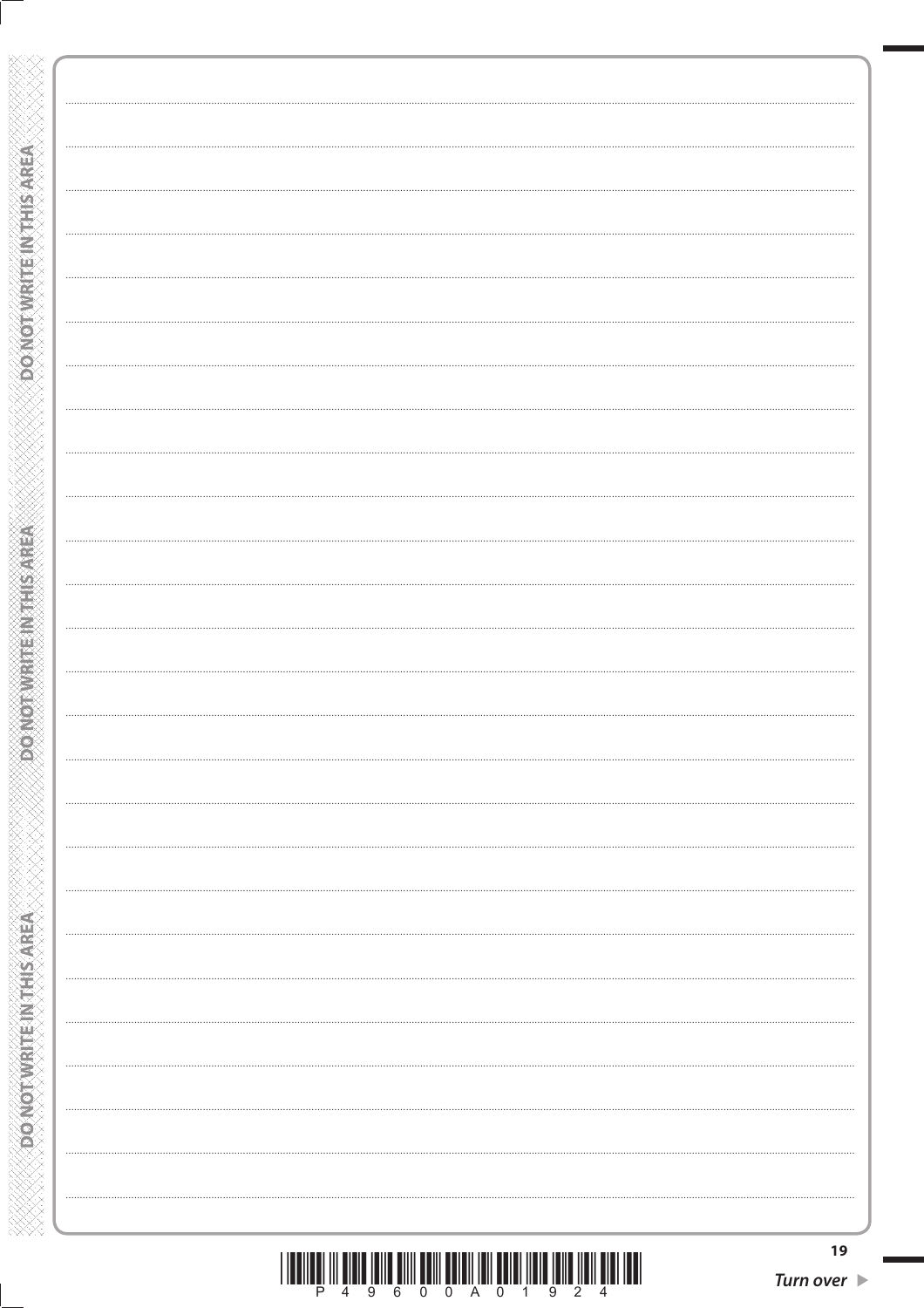| <b>EITHER</b>                                                                                            |                                  |                                                                                                             |                             |
|----------------------------------------------------------------------------------------------------------|----------------------------------|-------------------------------------------------------------------------------------------------------------|-----------------------------|
| (f) Evaluate the possible advantages of a free market approach to cigarette<br>consumption.              |                                  |                                                                                                             |                             |
| <b>OR</b>                                                                                                |                                  |                                                                                                             | (20)                        |
|                                                                                                          |                                  | (g) Evaluate the impact of government intervention in the cigarette market.                                 | (20)                        |
| Indicate which question you are answering by marking a cross in the box $\boxtimes$ . If you change your |                                  | mind, put a line through the box $\boxtimes$ and then indicate your new question with a cross $\boxtimes$ . | <b>DOMORWER HAVE READER</b> |
| Chosen question number:                                                                                  | <b>Question 6(f)</b> $\boxtimes$ | Question $6(g)$                                                                                             |                             |
| Write your answer here:                                                                                  |                                  |                                                                                                             |                             |
|                                                                                                          |                                  |                                                                                                             |                             |
|                                                                                                          |                                  |                                                                                                             |                             |
|                                                                                                          |                                  |                                                                                                             | <b>PONGRAPH AND STRAIN</b>  |
|                                                                                                          |                                  |                                                                                                             |                             |
|                                                                                                          |                                  |                                                                                                             |                             |
|                                                                                                          |                                  |                                                                                                             |                             |
|                                                                                                          |                                  |                                                                                                             |                             |
|                                                                                                          |                                  |                                                                                                             |                             |
|                                                                                                          |                                  |                                                                                                             |                             |
|                                                                                                          |                                  |                                                                                                             |                             |
|                                                                                                          |                                  |                                                                                                             |                             |
|                                                                                                          |                                  |                                                                                                             |                             |
|                                                                                                          |                                  |                                                                                                             |                             |
|                                                                                                          |                                  |                                                                                                             |                             |
|                                                                                                          |                                  |                                                                                                             |                             |
|                                                                                                          |                                  |                                                                                                             | <b>DONOIMRELVELSARE</b>     |
|                                                                                                          |                                  |                                                                                                             |                             |
|                                                                                                          |                                  |                                                                                                             |                             |
|                                                                                                          |                                  |                                                                                                             |                             |

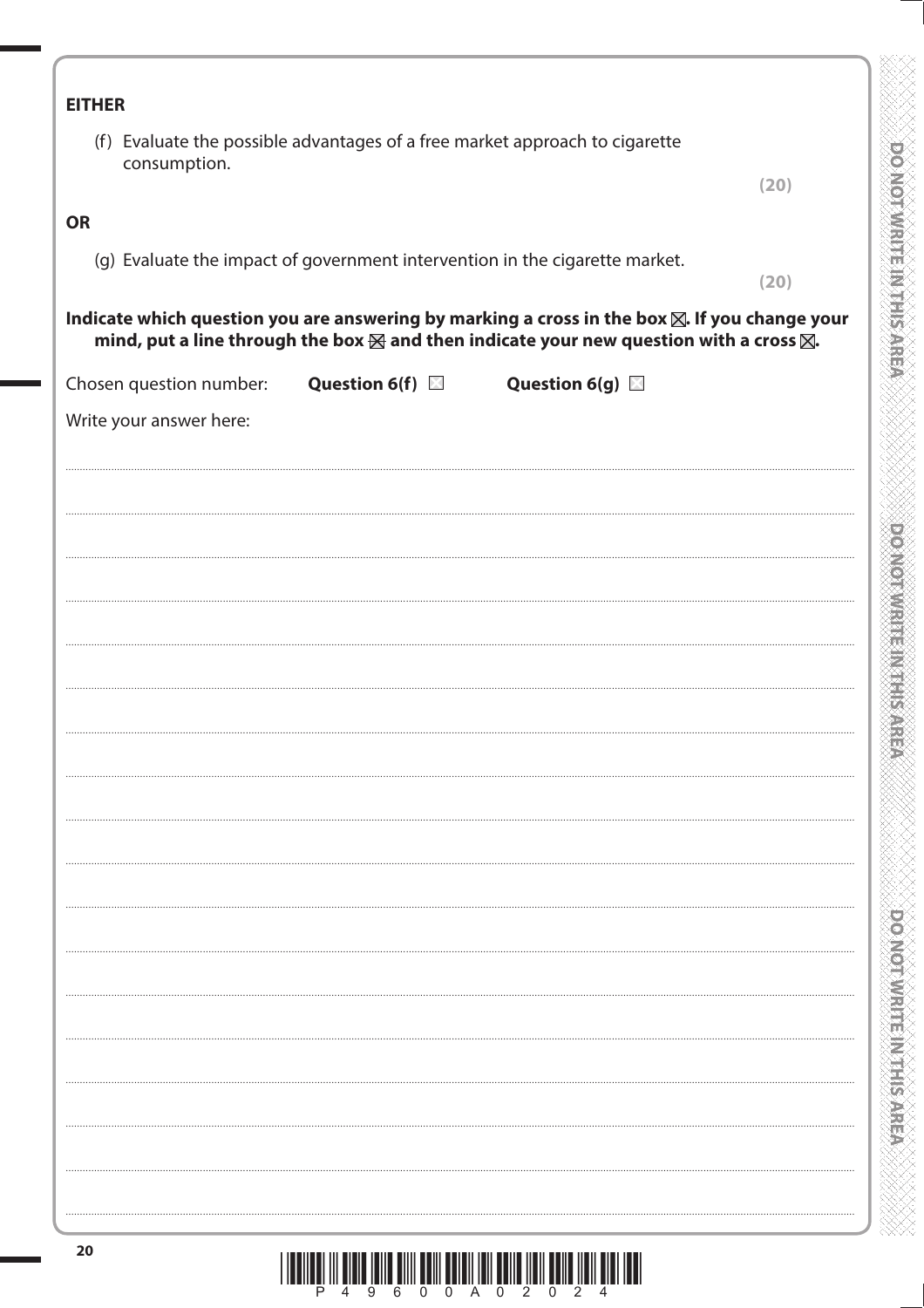| <b>DO ANOTAMPITE IN THIS AREA</b> |                                                                                                                                                                                                                                                                                                                                                                                                                                                                                                 |  |
|-----------------------------------|-------------------------------------------------------------------------------------------------------------------------------------------------------------------------------------------------------------------------------------------------------------------------------------------------------------------------------------------------------------------------------------------------------------------------------------------------------------------------------------------------|--|
|                                   |                                                                                                                                                                                                                                                                                                                                                                                                                                                                                                 |  |
|                                   |                                                                                                                                                                                                                                                                                                                                                                                                                                                                                                 |  |
|                                   |                                                                                                                                                                                                                                                                                                                                                                                                                                                                                                 |  |
|                                   |                                                                                                                                                                                                                                                                                                                                                                                                                                                                                                 |  |
|                                   |                                                                                                                                                                                                                                                                                                                                                                                                                                                                                                 |  |
|                                   |                                                                                                                                                                                                                                                                                                                                                                                                                                                                                                 |  |
|                                   |                                                                                                                                                                                                                                                                                                                                                                                                                                                                                                 |  |
|                                   |                                                                                                                                                                                                                                                                                                                                                                                                                                                                                                 |  |
|                                   |                                                                                                                                                                                                                                                                                                                                                                                                                                                                                                 |  |
|                                   |                                                                                                                                                                                                                                                                                                                                                                                                                                                                                                 |  |
|                                   |                                                                                                                                                                                                                                                                                                                                                                                                                                                                                                 |  |
|                                   |                                                                                                                                                                                                                                                                                                                                                                                                                                                                                                 |  |
|                                   |                                                                                                                                                                                                                                                                                                                                                                                                                                                                                                 |  |
|                                   |                                                                                                                                                                                                                                                                                                                                                                                                                                                                                                 |  |
|                                   |                                                                                                                                                                                                                                                                                                                                                                                                                                                                                                 |  |
|                                   |                                                                                                                                                                                                                                                                                                                                                                                                                                                                                                 |  |
|                                   |                                                                                                                                                                                                                                                                                                                                                                                                                                                                                                 |  |
|                                   |                                                                                                                                                                                                                                                                                                                                                                                                                                                                                                 |  |
|                                   |                                                                                                                                                                                                                                                                                                                                                                                                                                                                                                 |  |
|                                   |                                                                                                                                                                                                                                                                                                                                                                                                                                                                                                 |  |
|                                   |                                                                                                                                                                                                                                                                                                                                                                                                                                                                                                 |  |
|                                   |                                                                                                                                                                                                                                                                                                                                                                                                                                                                                                 |  |
|                                   |                                                                                                                                                                                                                                                                                                                                                                                                                                                                                                 |  |
|                                   |                                                                                                                                                                                                                                                                                                                                                                                                                                                                                                 |  |
|                                   |                                                                                                                                                                                                                                                                                                                                                                                                                                                                                                 |  |
|                                   |                                                                                                                                                                                                                                                                                                                                                                                                                                                                                                 |  |
|                                   |                                                                                                                                                                                                                                                                                                                                                                                                                                                                                                 |  |
|                                   |                                                                                                                                                                                                                                                                                                                                                                                                                                                                                                 |  |
|                                   |                                                                                                                                                                                                                                                                                                                                                                                                                                                                                                 |  |
|                                   |                                                                                                                                                                                                                                                                                                                                                                                                                                                                                                 |  |
|                                   |                                                                                                                                                                                                                                                                                                                                                                                                                                                                                                 |  |
| ø                                 |                                                                                                                                                                                                                                                                                                                                                                                                                                                                                                 |  |
|                                   |                                                                                                                                                                                                                                                                                                                                                                                                                                                                                                 |  |
|                                   |                                                                                                                                                                                                                                                                                                                                                                                                                                                                                                 |  |
|                                   |                                                                                                                                                                                                                                                                                                                                                                                                                                                                                                 |  |
|                                   |                                                                                                                                                                                                                                                                                                                                                                                                                                                                                                 |  |
|                                   |                                                                                                                                                                                                                                                                                                                                                                                                                                                                                                 |  |
|                                   |                                                                                                                                                                                                                                                                                                                                                                                                                                                                                                 |  |
|                                   |                                                                                                                                                                                                                                                                                                                                                                                                                                                                                                 |  |
|                                   |                                                                                                                                                                                                                                                                                                                                                                                                                                                                                                 |  |
|                                   |                                                                                                                                                                                                                                                                                                                                                                                                                                                                                                 |  |
|                                   |                                                                                                                                                                                                                                                                                                                                                                                                                                                                                                 |  |
|                                   |                                                                                                                                                                                                                                                                                                                                                                                                                                                                                                 |  |
|                                   |                                                                                                                                                                                                                                                                                                                                                                                                                                                                                                 |  |
|                                   |                                                                                                                                                                                                                                                                                                                                                                                                                                                                                                 |  |
|                                   |                                                                                                                                                                                                                                                                                                                                                                                                                                                                                                 |  |
|                                   |                                                                                                                                                                                                                                                                                                                                                                                                                                                                                                 |  |
|                                   | $\begin{minipage}{0.99\textwidth} \begin{tabular}{l} \textbf{0.99\textwidth} \begin{tabular}{l} \textbf{0.99\textwidth} \begin{tabular}{l} \textbf{0.99\textwidth} \begin{tabular}{l} \textbf{0.99\textwidth} \begin{tabular}{l} \textbf{0.99\textwidth} \begin{tabular}{l} \textbf{0.99\textwidth} \begin{tabular}{l} \textbf{0.99\textwidth} \begin{tabular}{l} \textbf{0.99\textwidth} \begin{tabular}{l} \textbf{0.99\textwidth} \begin{tabular}{l} \textbf{0.99\textwidth} \begin{tabular$ |  |
|                                   |                                                                                                                                                                                                                                                                                                                                                                                                                                                                                                 |  |
|                                   |                                                                                                                                                                                                                                                                                                                                                                                                                                                                                                 |  |
| <b>DO NOT WRITEIN THIS AREA</b>   |                                                                                                                                                                                                                                                                                                                                                                                                                                                                                                 |  |
|                                   |                                                                                                                                                                                                                                                                                                                                                                                                                                                                                                 |  |
|                                   |                                                                                                                                                                                                                                                                                                                                                                                                                                                                                                 |  |
|                                   |                                                                                                                                                                                                                                                                                                                                                                                                                                                                                                 |  |
|                                   |                                                                                                                                                                                                                                                                                                                                                                                                                                                                                                 |  |
|                                   |                                                                                                                                                                                                                                                                                                                                                                                                                                                                                                 |  |
|                                   |                                                                                                                                                                                                                                                                                                                                                                                                                                                                                                 |  |
|                                   | <br>.                                                                                                                                                                                                                                                                                                                                                                                                                                                                                           |  |
|                                   |                                                                                                                                                                                                                                                                                                                                                                                                                                                                                                 |  |
|                                   |                                                                                                                                                                                                                                                                                                                                                                                                                                                                                                 |  |
|                                   |                                                                                                                                                                                                                                                                                                                                                                                                                                                                                                 |  |

 $\begin{array}{c} \text{if} \ \text{if} \ \text{if} \ \text{if} \ \text{if} \ \text{if} \ \text{if} \ \text{if} \ \text{if} \ \text{if} \ \text{if} \ \text{if} \ \text{if} \ \text{if} \ \text{if} \ \text{if} \ \text{if} \ \text{if} \ \text{if} \ \text{if} \ \text{if} \ \text{if} \ \text{if} \ \text{if} \ \text{if} \ \text{if} \ \text{if} \ \text{if} \ \text{if} \ \text{if} \ \text{if} \ \text{if} \ \text{if} \ \text{if} \ \text{if} \ \text{$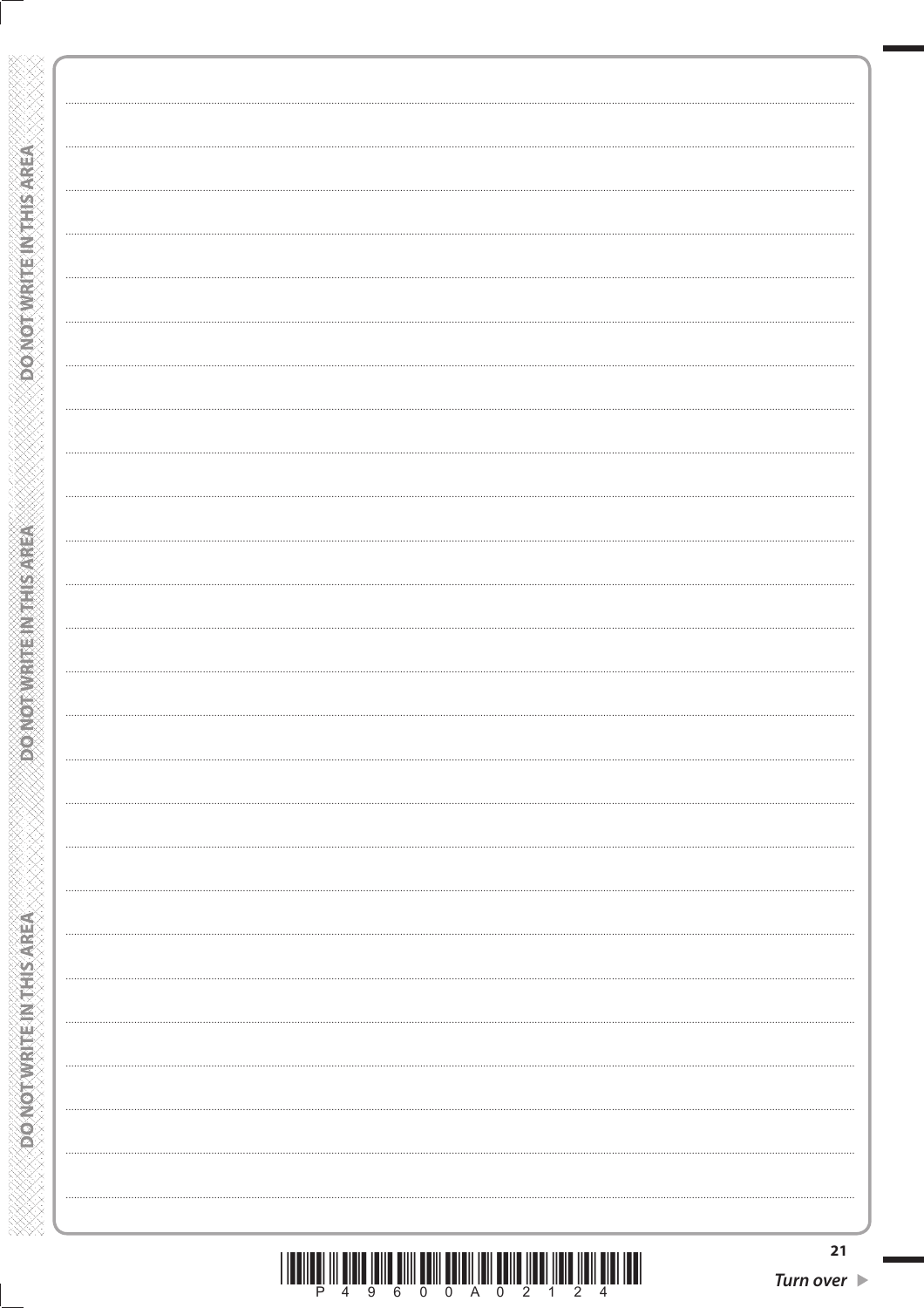|    |                                                                                                       | <b>DOMOTAWREIS AREA AREA</b> |
|----|-------------------------------------------------------------------------------------------------------|------------------------------|
|    |                                                                                                       |                              |
|    |                                                                                                       |                              |
|    |                                                                                                       |                              |
|    |                                                                                                       |                              |
|    |                                                                                                       |                              |
|    |                                                                                                       |                              |
|    |                                                                                                       |                              |
|    |                                                                                                       |                              |
|    |                                                                                                       |                              |
|    |                                                                                                       |                              |
|    |                                                                                                       |                              |
|    |                                                                                                       |                              |
|    |                                                                                                       | <b>PONGRAPH PROTECTIONS</b>  |
|    |                                                                                                       |                              |
|    |                                                                                                       |                              |
|    |                                                                                                       |                              |
|    |                                                                                                       |                              |
|    |                                                                                                       |                              |
|    |                                                                                                       |                              |
|    |                                                                                                       |                              |
|    |                                                                                                       |                              |
|    |                                                                                                       |                              |
|    |                                                                                                       |                              |
|    |                                                                                                       |                              |
|    |                                                                                                       |                              |
|    |                                                                                                       |                              |
|    |                                                                                                       |                              |
|    |                                                                                                       |                              |
|    |                                                                                                       | <b>PO NOTWRITE MITHSARE</b>  |
|    |                                                                                                       |                              |
|    |                                                                                                       |                              |
|    |                                                                                                       |                              |
| 22 |                                                                                                       |                              |
|    | 0<br>9<br>6<br>$\mathbf 0$<br>P<br>0<br>$\mathbf{2}^{\prime}$<br>$\mathbf{2}$<br>$\mathbf{2}^{\circ}$ |                              |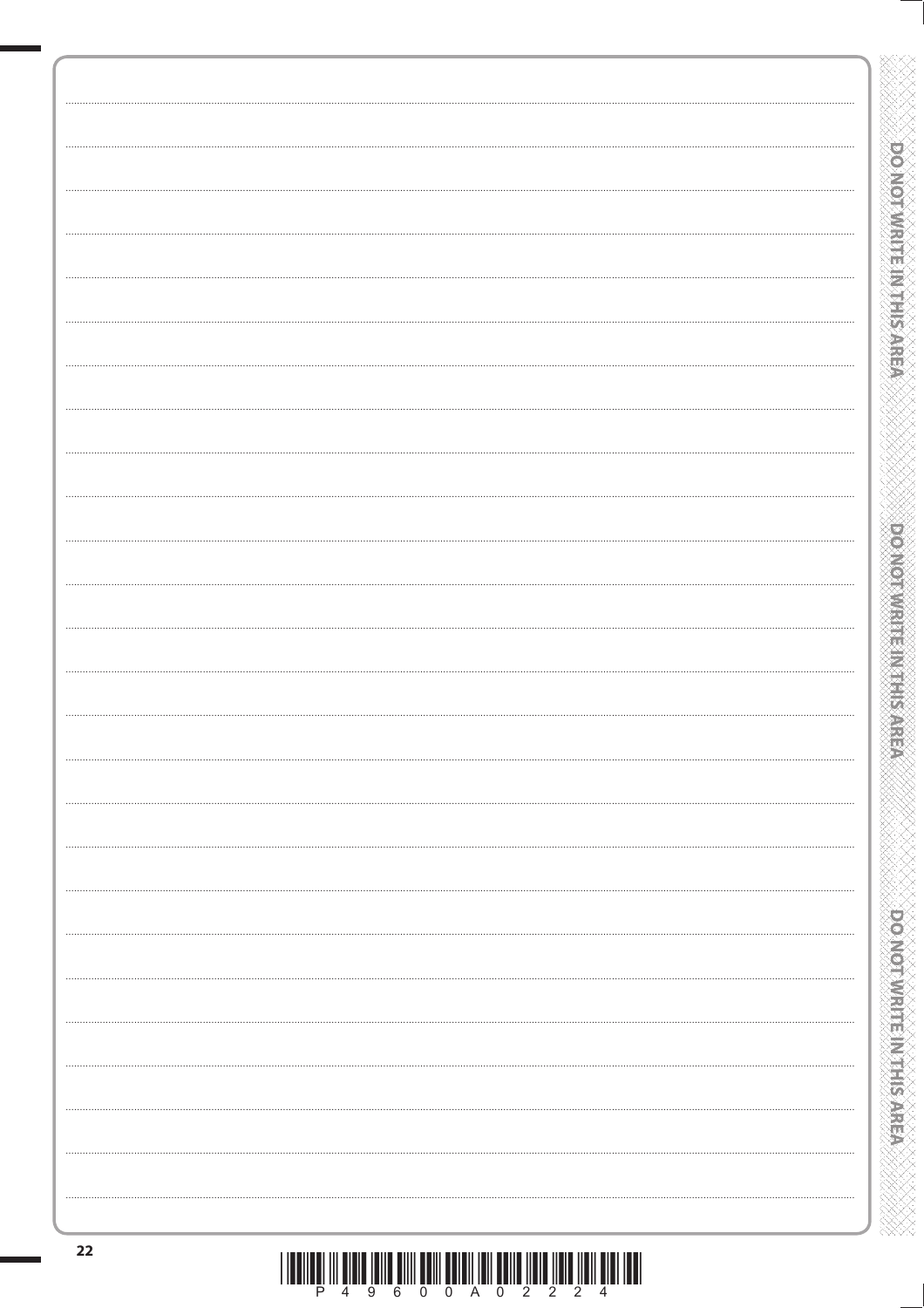| (Total for Question 6 = 60 marks)     |
|---------------------------------------|
|                                       |
|                                       |
| <b>TOTAL FOR SECTION B = 60 MARKS</b> |
|                                       |
| <b>TOTAL FOR PAPER = 80 MARKS</b>     |
|                                       |